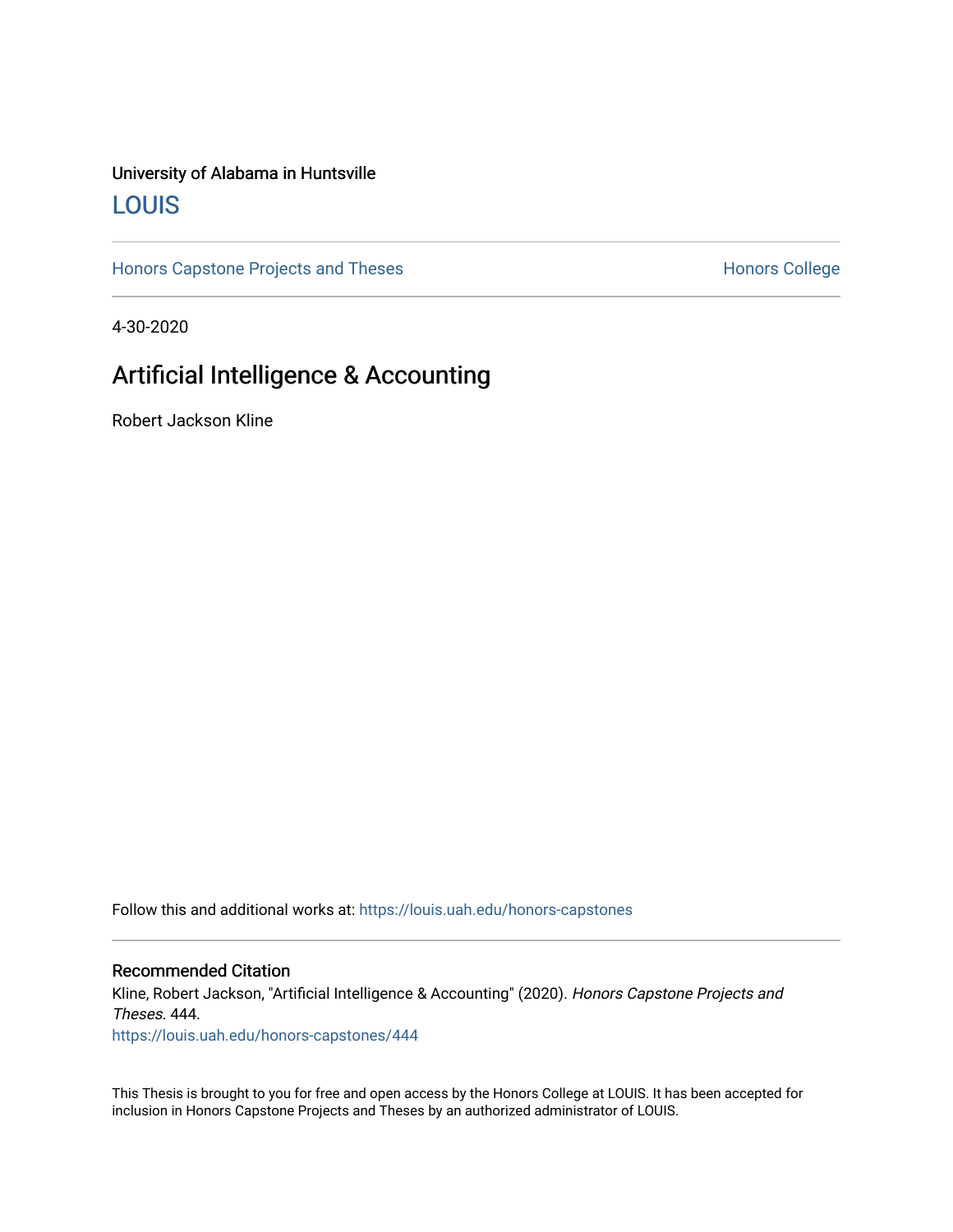# **Artificial Intelligence & Accounting**

**by**

# **Robert Jackson Kline**

**An Honors Capstone**

**submitted in partial fulfillment of the requirements** 

**for the Honors Diploma** 

**to** 

**The Honors College** 

**of** 

**The University of Alabama in Huntsville**

**April 30th 2020**

**Honors Capstone Director: Dr. Eugene Bryson, Jr.**

**Associate Professor Emeritus, Accounting Department**

Robert Jackson Um 04/30/2020

Student Date

Director Date

\_\_\_\_\_\_\_\_\_\_\_\_\_\_\_\_\_\_\_\_\_\_\_\_\_\_\_\_\_\_\_\_\_\_\_\_\_\_\_\_\_\_\_\_\_\_\_\_\_\_\_\_\_

Department Chair **Date** 

\_\_\_\_\_\_\_\_\_\_\_\_\_\_\_\_\_\_\_\_\_\_\_\_\_\_\_\_\_\_\_\_\_\_\_\_\_\_\_\_\_\_\_\_\_\_\_\_\_\_\_\_\_

Honors College Dean Date

\_\_\_\_\_\_\_\_\_\_\_\_\_\_\_\_\_\_\_\_\_\_\_\_\_\_\_\_\_\_\_\_\_\_\_\_\_\_\_\_\_\_\_\_\_\_\_\_\_\_\_\_\_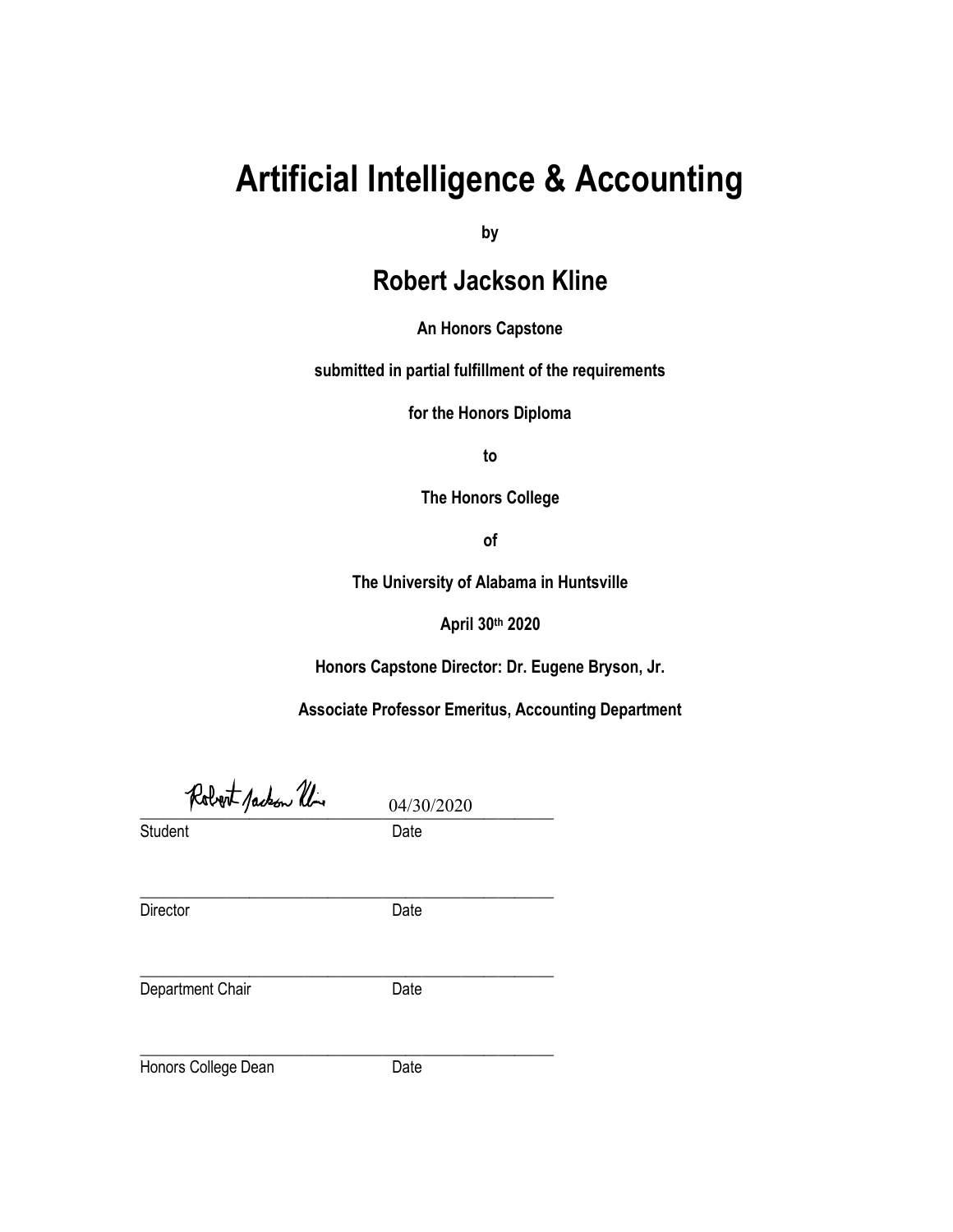

Honors College Frank Franz Hall +1 (256) 824-6450 (voice) +1 (256) 824-7339 (fax) honors@uah.edu

#### Honors Thesis Copyright Permission

### This form must be signed by the student and submitted as a bound part of the thesis.

In presenting this thesis in partial fulfillment of the requirements for Honors Diploma or Certificate from The University of Alabama in Huntsville, I agree that the Library of this University shall make it freely available for inspection. I further agree that permission for extensive copying for scholarly purposes may be granted by my advisor or, in his/her absence, by the Chair of the Department, Director of the Program, or the Dean of the Honors College. It is also understood that due recognition shall be given to me and to The University of Alabama in Huntsville in any scholarly use which may be made of any material in this thesis.

Robert Jackson Kline

Student Name (printed)

Robert Jackson Ulin

Student Signature

\_\_\_\_\_\_\_\_\_\_\_ 04/30/2020

Date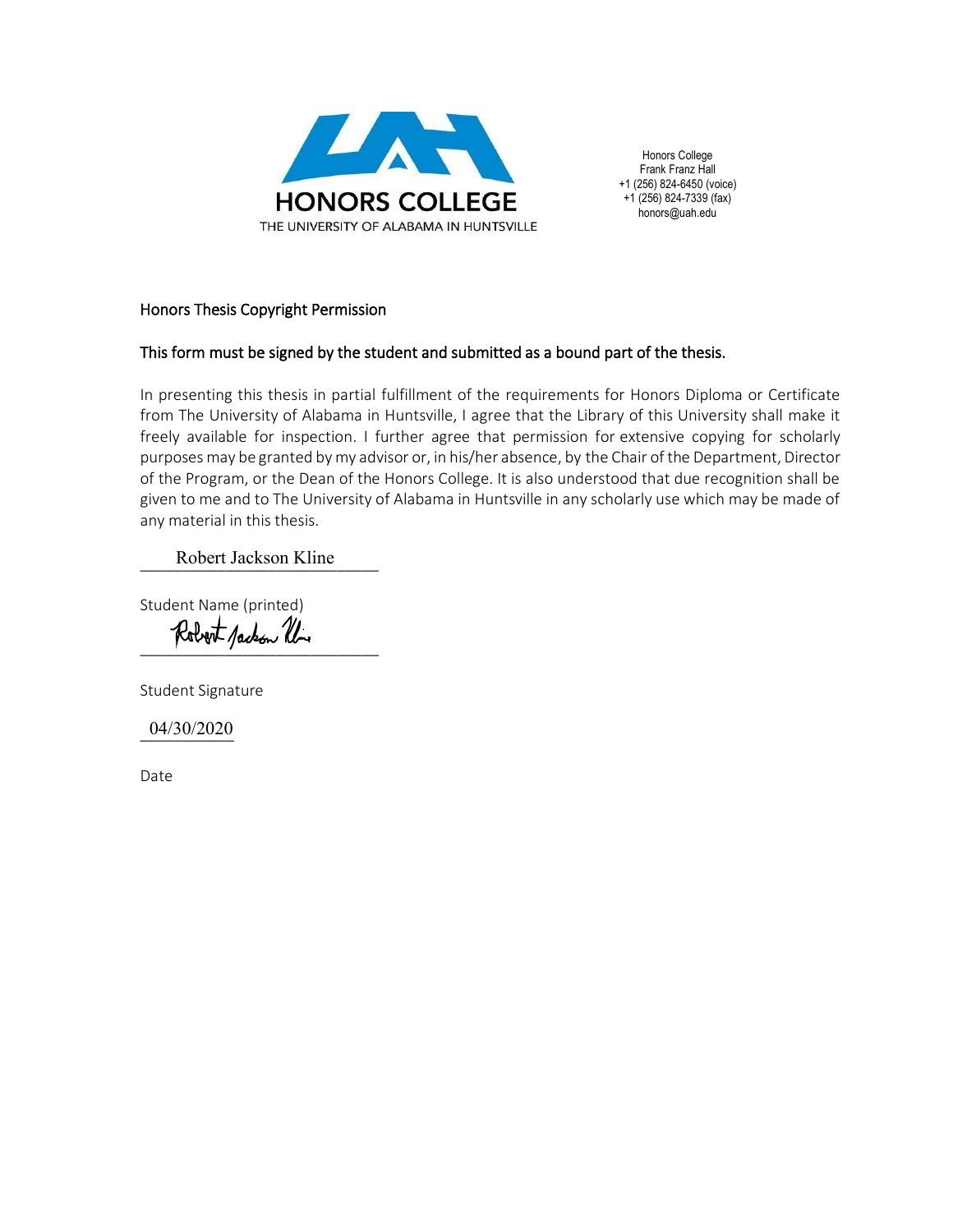### **Table of Contents**

| <b>Chapter 7: Is Artificial Intelligence Beneficial for the Accounting Industry?28</b> |
|----------------------------------------------------------------------------------------|
|                                                                                        |
|                                                                                        |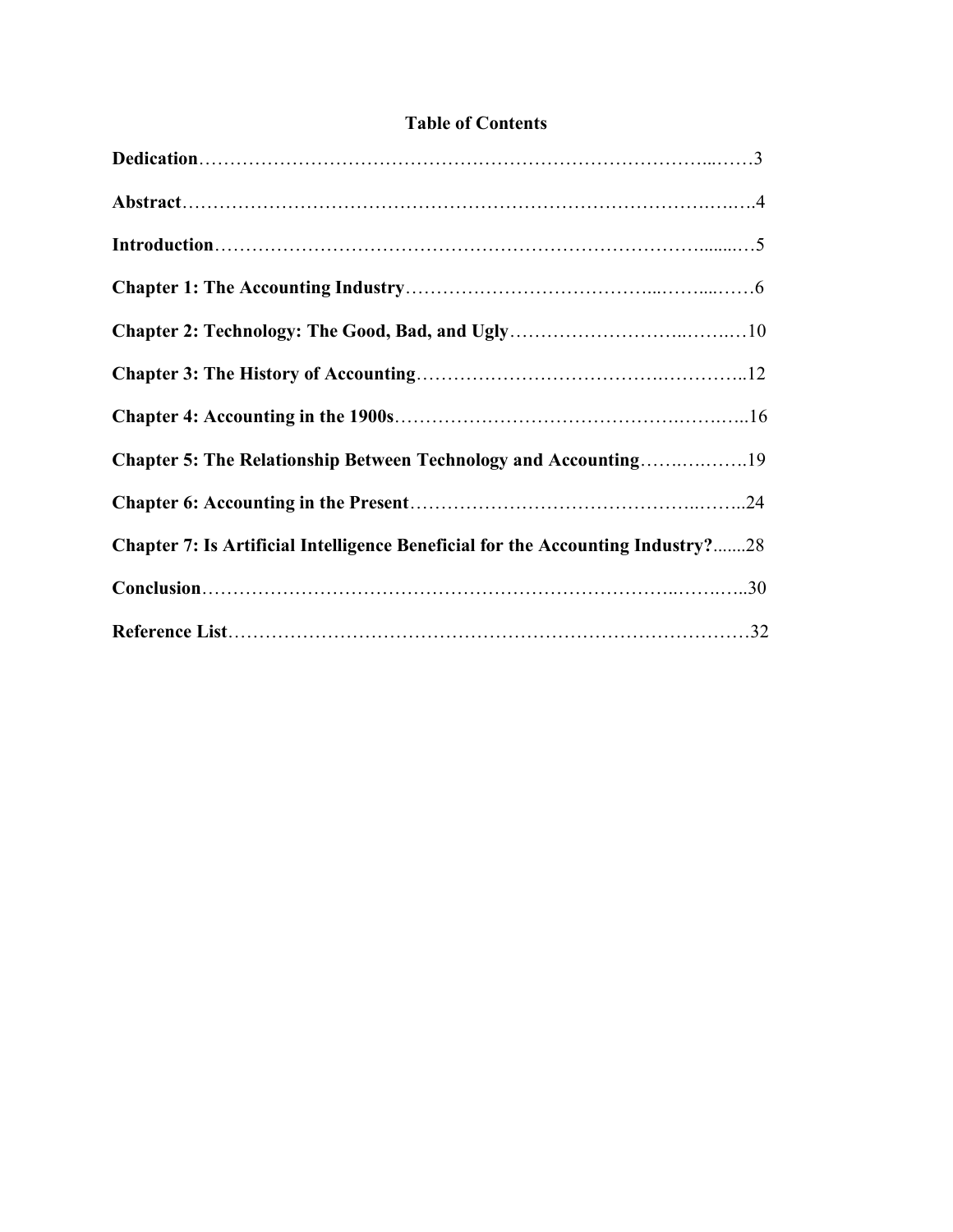#### **Dedication**

This thesis paper is dedicated to my family for always loving and supporting me in all of my endeavors academically and athletically. My family consist of: my mother Jennifer Kline, my father Jim Kline, my brother Sam Kline, and my sister Lucie Kline. I love each and every one of you and am thankful for the impact you all have made on my life.

I would also like to take the opportunity to thank and dedicate this paper to all of my accounting professors at the University of Alabama-Huntsville. I appreciate each and every one of you all pouring knowledge into the students here at the university to help better prepare us for the real world that lies ahead.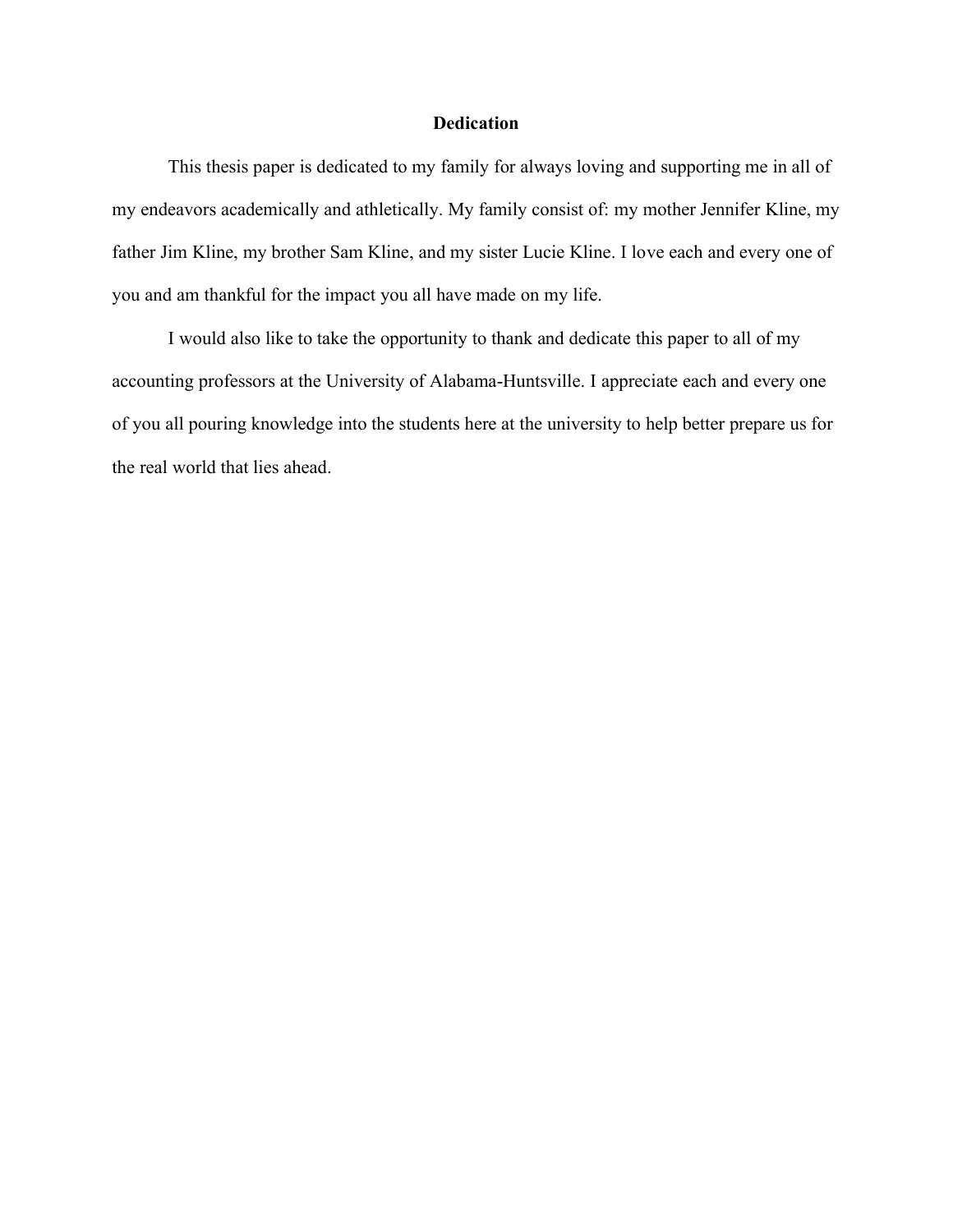#### **Abstract**

Over the years, the accounting profession has evolved greatly since its creation thousands of years prior. Arguably the most monumental reason for the amount of change and growth the industry has experienced is due to various technological advancements seen over the past few decades. The question posed in this paper relates to the analyzation of whether or not artificial intelligence is beneficial for the accounting industry or not. In this paper, I will present the potential negative and positive benefits associated with technology in general. I will also introduce the field of accounting and describe the diversity of positions offered within accounting and the evolution of the industry itself. Furthermore, I will relate the two topics of technology and accounting together and demonstrate how they are interrelated and have transformed into a coexistent state. Additionally, we will take a look at what the accounting industry is like in today's present age with the technology available to the industry and what this means for the profession moving forward. Finally, we will answer the question of whether or not this technological growth is vital or fatal for the profession of accounting.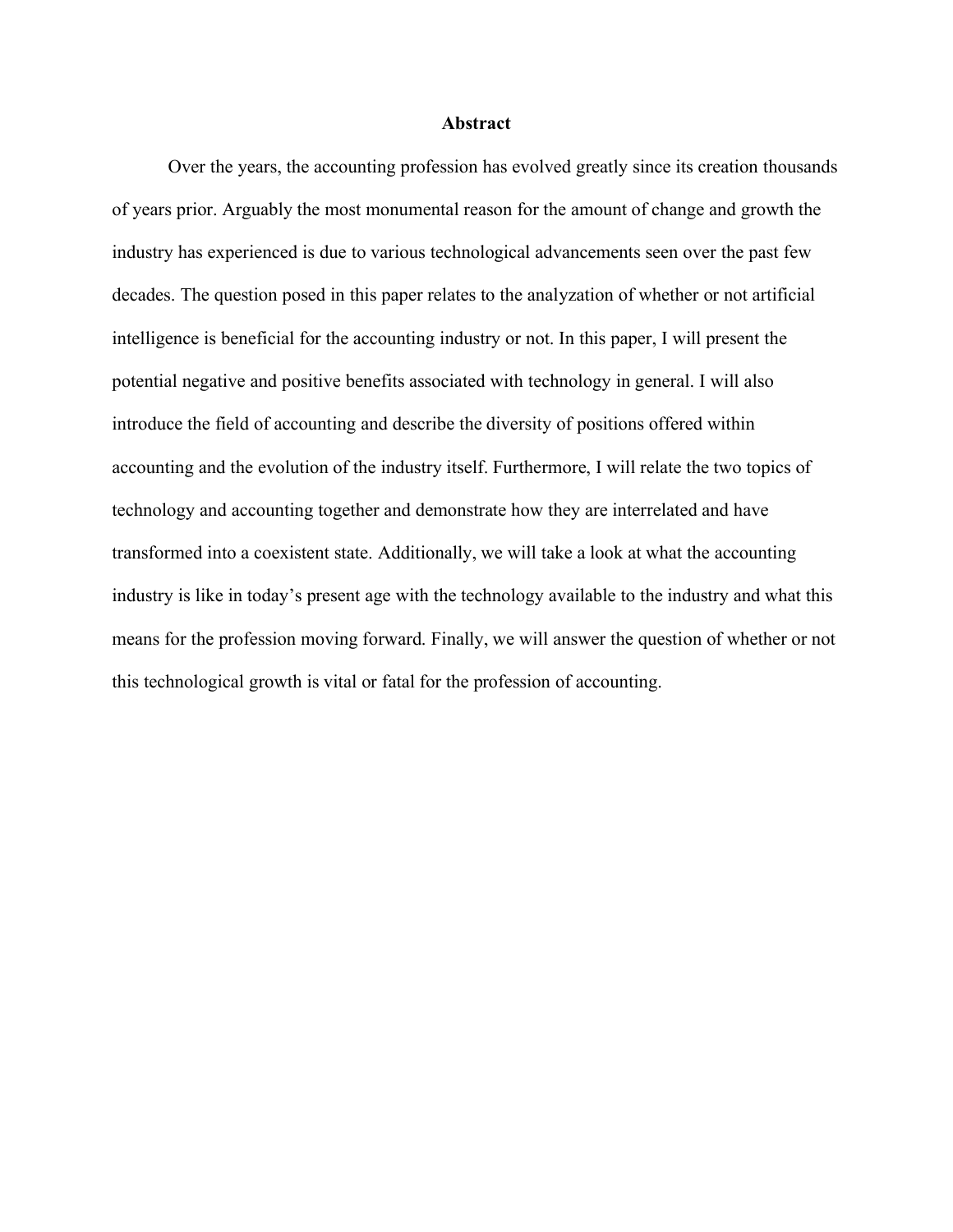#### **Introduction**

As seen throughout history, technology is an immensely powerful tool that has the capabilities to transform the way the world operates by revolutionizing industries through the artificial intelligence created. One example of technology's incredible power has been seen in the accounting industry, but frankly, it can be seen in most all industries across numerous platforms. However, for the sake of this paper, we will analyze its effects on the accounting industry. Artificial intelligence not only revolutionized the accounting profession by altering accountants' general activities and duties through the utilization of automation and computerization; furthermore, the technological growth seen over the past few decades has also changed the way people view accountants and the skills integral to become an accountant.

The accounting profession is incredibly diverse and has a reputation of being a safe, secure, well-paying job. You always hear that everyone needs accountants, no matter the type of industry, and that may be true because accounting is widely considered to be known as the language of business. Unfortunately, some people think accounting will become extinct in the near future due to the continued growth artificial intelligence.

Nevertheless, the industry of accounting has survived thus far due to its ability to adapt to its rapidly changing environment. One famous author describes adaptability best when she states, "Adaptability is the simple secret to survival" (Hagedorn 2004, 13). Although the accounting industry has been able to adapt and survive thus far, will they be able to in the future with even more technological developments on the rise? Let's find out.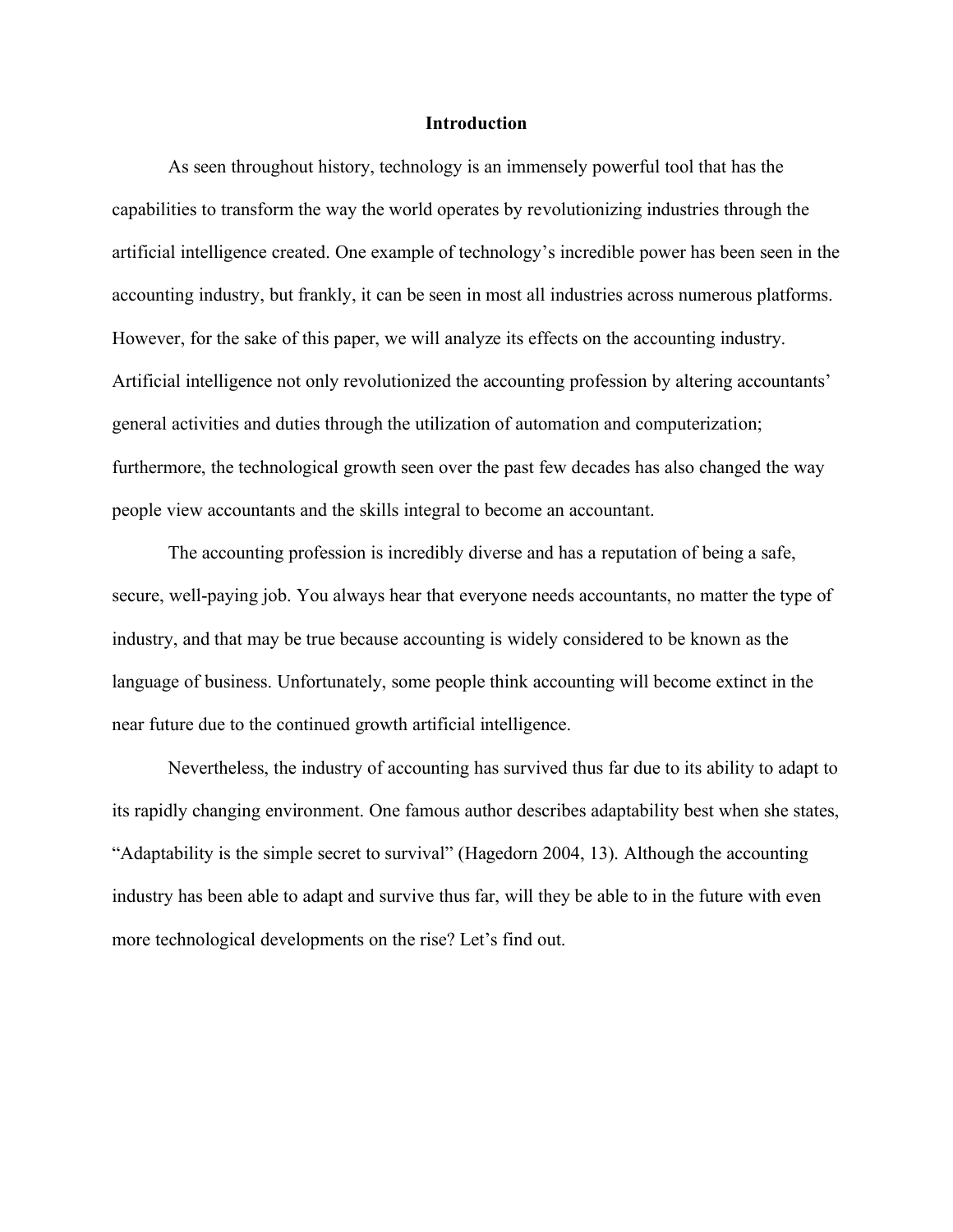#### **Chapter 1: The Accounting Industry**

The accounting industry is known to be very broad and encompassing in nature. There are numerous different types of sectors within the accounting field to enter into with a multitude of various job titles within each sector. In this section I am briefly going to outline and describe the different types of general entry-mid level accounting positions and their related tasks and responsibilities. Some of these tasks may be similar or even the same, but the goal of this section is to demonstrate how vast the accounting field is and can be. Lastly, this list of accounting positions is not all-encompassing. The list itself serves to lay the groundwork for a basic understanding of various types of positions in the accounting industry. It aims to demonstrate the flexibility and variety seen throughout the accounting world.

#### **External Auditor**

An external auditor is an accountant that audits other client companies' financial statements. Their job is to provide reasonable assurance to the users of their clients' financial statements that the statements are accurate. They are supposed to form a fair opinion about the statements themselves. They accomplish this task by performing tests, collecting evidence, determining materiality thresholds.

#### **Internal Auditor**

An internal auditor is an accountant that audits the company he or she works for. Their job is to keep their employers in check and make sure they are running a clean, ethical operation. Internal auditors perform tests and collect evidence just as external auditors do. However, internal auditors serve their employer company first and foremost and want to catch misstatements before the external auditors can see them. On the other hand, external auditors serve the users of the financial statements first and foremost.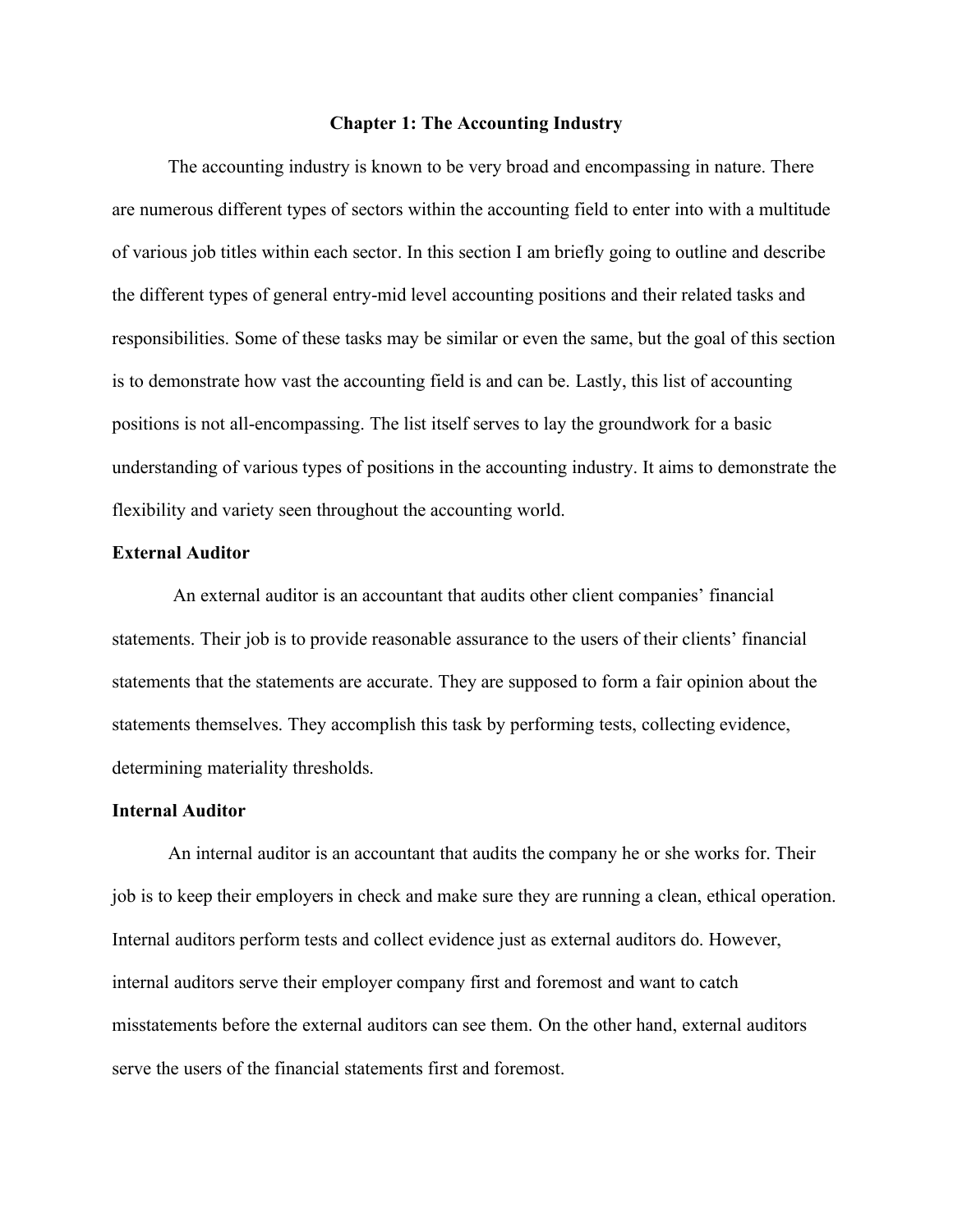#### **Tax Specialist/Accountant**

Clearly, a tax specialist accountant primarily focuses in the realm of tax. For an accountant that works in a public accounting firm, he or she primarily be prepares tax returns for individuals and businesses and offers his or her client's any and all tax expertise. For an accountant who works at a private company, he or she primarily performs specifically tax work for her employer. This tax work could involve but is not limited to activities such as: federal and state tax compliance on a quarterly and annual basis, preparing various calculations for foreign tax credit and research and development, and managing and implementing tax software.

#### **Public Accountant (CPA)**

A certified public accountant, or CPA, is an accountant who has taken and passed the infamous CPA examination meaning they are qualified to perform accounting work for public companies. The accounting work CPAs primarily perform is related to tax, audit, and consultation. These accountants do not necessarily have an area of specialization. Instead, they do a little bit of everything. They consult and advise their client companies on various aspects of business, perform tax returns for individuals and companies, and also participate in audits of businesses.

#### **Cost Accountant**

One can infer from the title that a cost accountant primarily operates in the realm of cost. A cost accountant employed by a company is responsible for recording, calculating, allocating, and analyzing various types of costs for his or her employer. There are a multitude of different activities cost accountants perform such as: keeping track of material and production costs, cost of sales, and overheard costs, comparing cost estimates to actual costs incurred and allocating them appropriately. Furthermore, one of their biggest roles is preparing cost reports to present to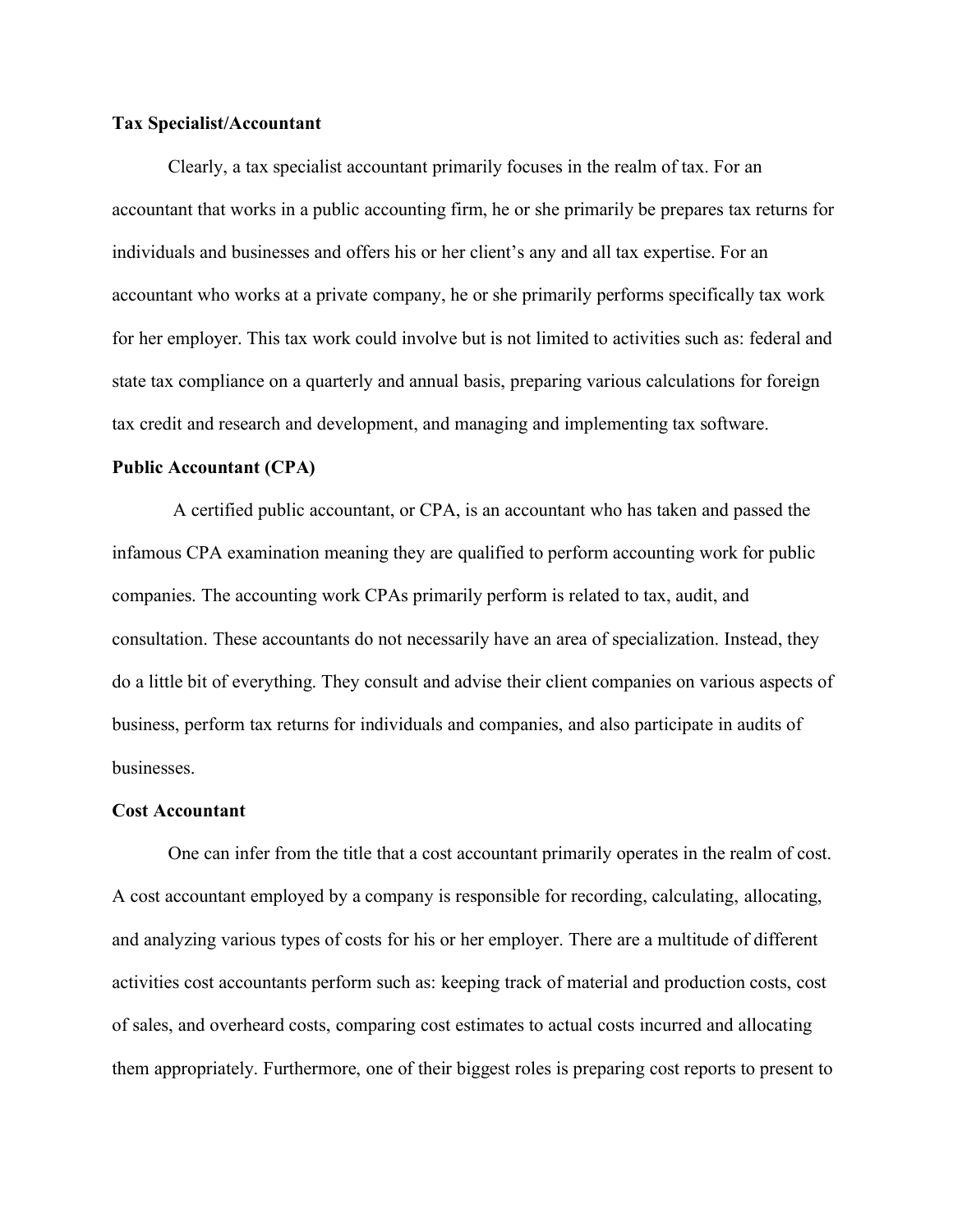management. These reports are summarizations of costs, and thus, it gives management a better picture of how their money is being spent. In return, this enhances the management's overall decision-making ability which is crucial in the business world.

#### **Staff Accountant**

A staff accountant can be thought of as an entry-level accountant who performs the majority of menial, daily accounting functions for their employer company. Staff accountants are essential, nonetheless, and are employed regularly by government agencies, accounting firms, private companies, and non-profit organizations. Their tasks involve but are not limited to: reconciliation of bank statements and balance sheet accounts, preparing and logging journal entries to numerous ledgers, and supporting and maintaining the accounts payable and accounts receivable accounts.

#### **Financial Analyst**

A financial analyst is not necessarily an accountant by degree; however, it is quite common for accountants to work as financial analysts for a company. Financial analysts specialize in the analyzation and interpretation of the financial well-being of companies. Their duties and responsibilities are related to financial statements. They analyze and interpret the financial statements of their company or of a client's company and advise either management or their client and appropriate decisions relating to their business. Their expertise is numerical in nature, and they understand precisely how the numbers operate in financial statements and what that entails for the company.

#### **Government Contract Accountant**

Government contract accounting is an entirely unique sphere of accounting. These accountants deal with contracts that follow specific principles, standards and regulations. There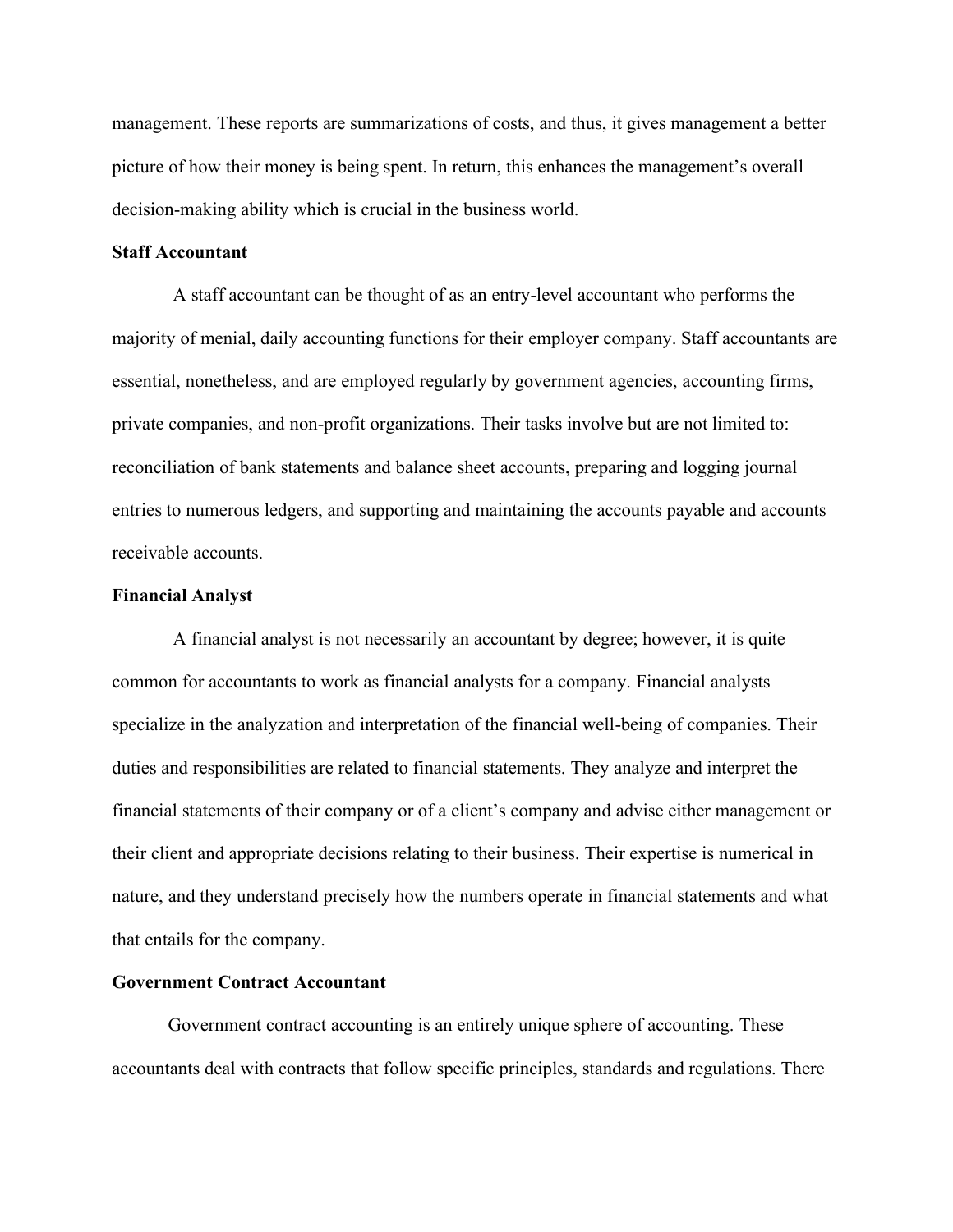are numerous types of contracts which are determined by various aspects. Some contracts revolve around a fixed price, some contracts relate to performance, and some contracts involve a mixture of both performance and price-based aspects. Government contract accountants' job encompasses the adhering and maintaining all of the various contracts for a particular contractor, and making sure appropriate regulations and standards are being followed and met. It is the government contract accountants' job to determine what costs are deemed allowable or unallowable for a particular contract. It is imperative for a government contract accountant to allocate costs appropriately depending on the type of contract he or she is dealing with.

#### **Forensic Accountant**

Forensic accounting deals with the utilization of accounting practices and investigative techniques to detect and prevent different types of business-related crimes. Forensic accountants perform audits, ensure compliance with federal and state tax regulations, and utilize accounting principles to prepare material for litigations if needed. Their job in court is to explain the financial nature of the alleged committed crimes to the court. Forensic accountants can be thought of as the police of the accounting industry. Forensic accounting is often used by the insurance industry to establish damages from claims.

#### **Non-Profit Accountant**

It is apparent from this title that non-profit accounting deals with the accounting practices involved around non-profit organizations. Will Kenton explains to his readers in his article what exactly a non-profit organization is when he states, "A nonprofit organization is a business that has been granted tax-exempt status by the Internal Revenue Service (IRS) because it furthers a social cause and provides a public benefit" (2020). As Kenton reveals, non-profit organizations are tax-exempt by the IRS and all of their revenue is donated towards achieving their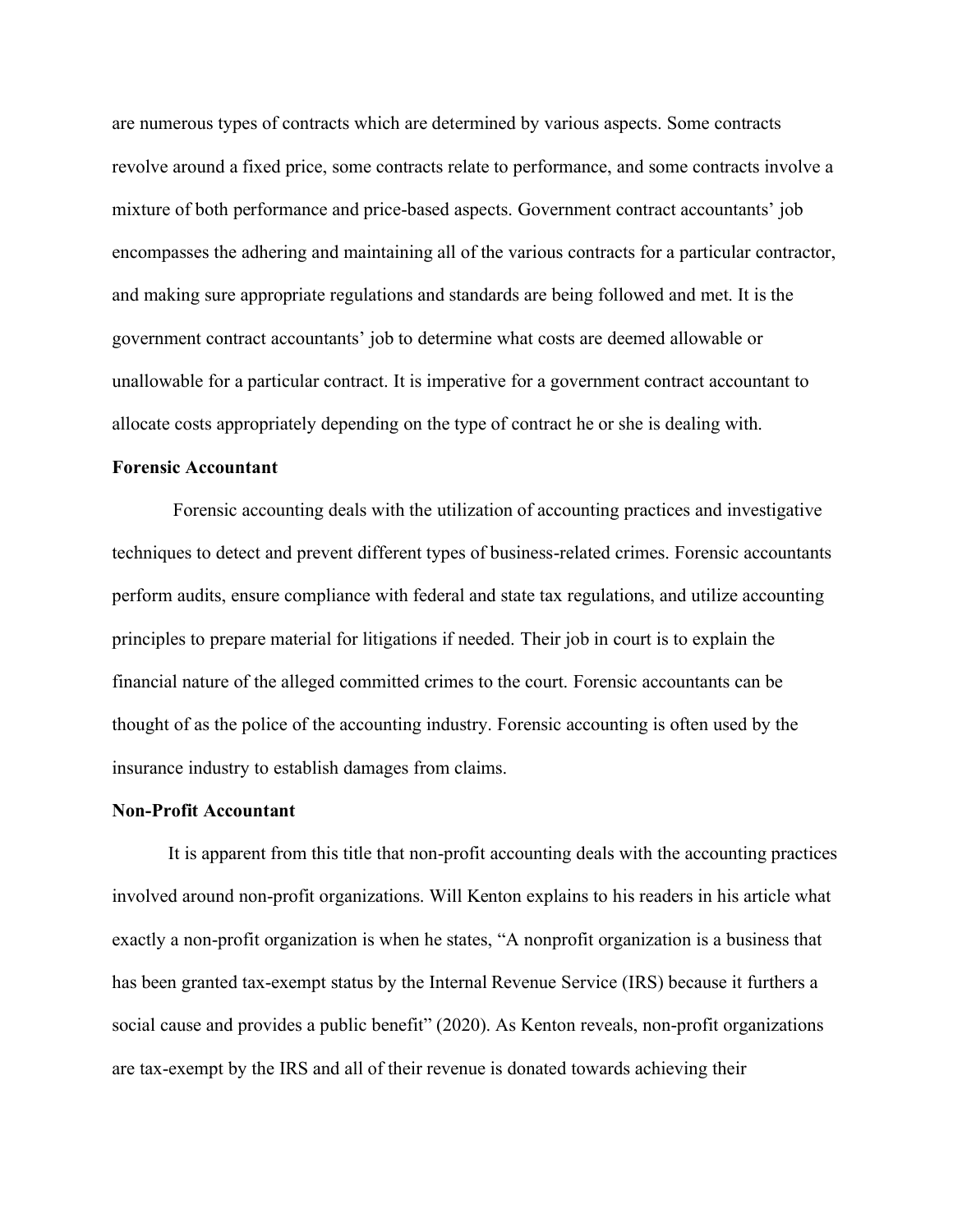philanthropic goal. Thus, there are some exceptional circumstances involving non-profit accounting. Accountants who work for non-profit organizations design and implement systems of documenting and evaluating financial conditions and transactions of non-profits (Kenton 2020). Furthermore, these accountants aid in non-profit organizations financial decision-making.

#### **Chapter 2: Technology: The Good, Bad, and Ugly**

Technology is an immensely powerful tool that aims to innovate, create, and reinvent the way the world operates. It intends to make our lives easier through the use of our imagination as human beings to engineer something extraordinary for the betterment of ourselves and the rest of mankind. However, technologies intentions do not always work in the way they were intended, and there are some negative connotations associated with the idea of technology. Technology itself is not an evil concept; it just needs to be utilized appropriately and safely. This upcoming section is here to present to the reader the theory of the good, the bad, and the ugly of technology.

#### **The Good**

There is no denying the evident fact that our world is better off with all of the technology we as a human race possess. Technology provides its users the opportunity to spread love and positivity through video streaming outlets. People are able to stay connected and communicate instantaneously to their friends and family through the use of social media platforms. On its best side, technology makes our lives simpler by allowing people to read books, pay bills, and even attend school. Technology has provided new forms of entertainment with the creation of television, computers, video games, and streaming services like Netflix and Hulu. Technology has also provided for some things people may take for granted in the  $21<sup>st</sup>$  century such as: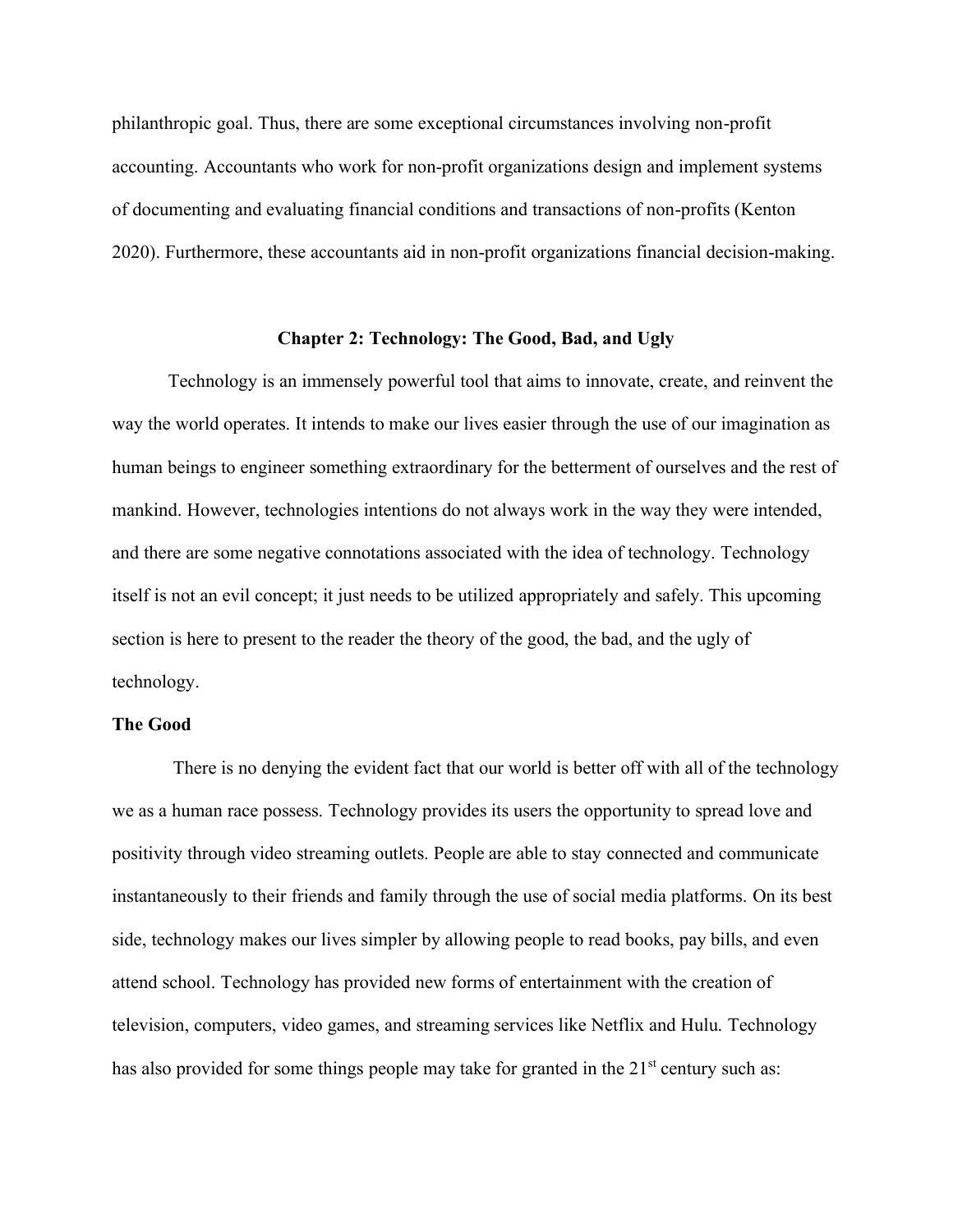electricity, clean water, clothes, etc. Additionally, from a future businessman's perspective, technology has made things much smoother and easier within the business realm. The automation of various processes has expedited the speed and depth at which financial experts can analyze different aspects of their or their client's respective business or industry. Thus, it is apparent that when technology is used the right way, it can truly accomplish incredible things. **The Bad** 

# Despite the tremendous benefits individuals can receive from technology, there are also negative effects that are associated with the advancement of technology. The ideology that engulfs the majority of the negative implications surrounding technological improvement can best be summarized by a quote from one of Albert Einstein's letters to his friend Otto Juliusburger where he states, "I fear the day that technology will surpass our human interaction. The world will have a generation full of idiots" (1948). Humans are beginning to become addicted to technology in a way. There is a growing need to feel connected and to be entertained by technology. Whether that means of connectedness or entertainment is through television, social media, video games, etc. the feeling is there, and it is troubling to say the least. While technology is a tremendous asset to help us stay connected and an exciting tool to entertain us during our spare time, I believe it is important that people never underestimate the power and the importance of human interaction and sophisticated people skills. In addition to the potential negative direction technology can lead us, there is unfortunately already some pretty horrible utilizations of technology.

#### **The Ugly**

As we are aware, the world we live in can sometimes be a disgusting and evil place, and sadly enough, when technology is not applied as it is supposed to be, for the betterment of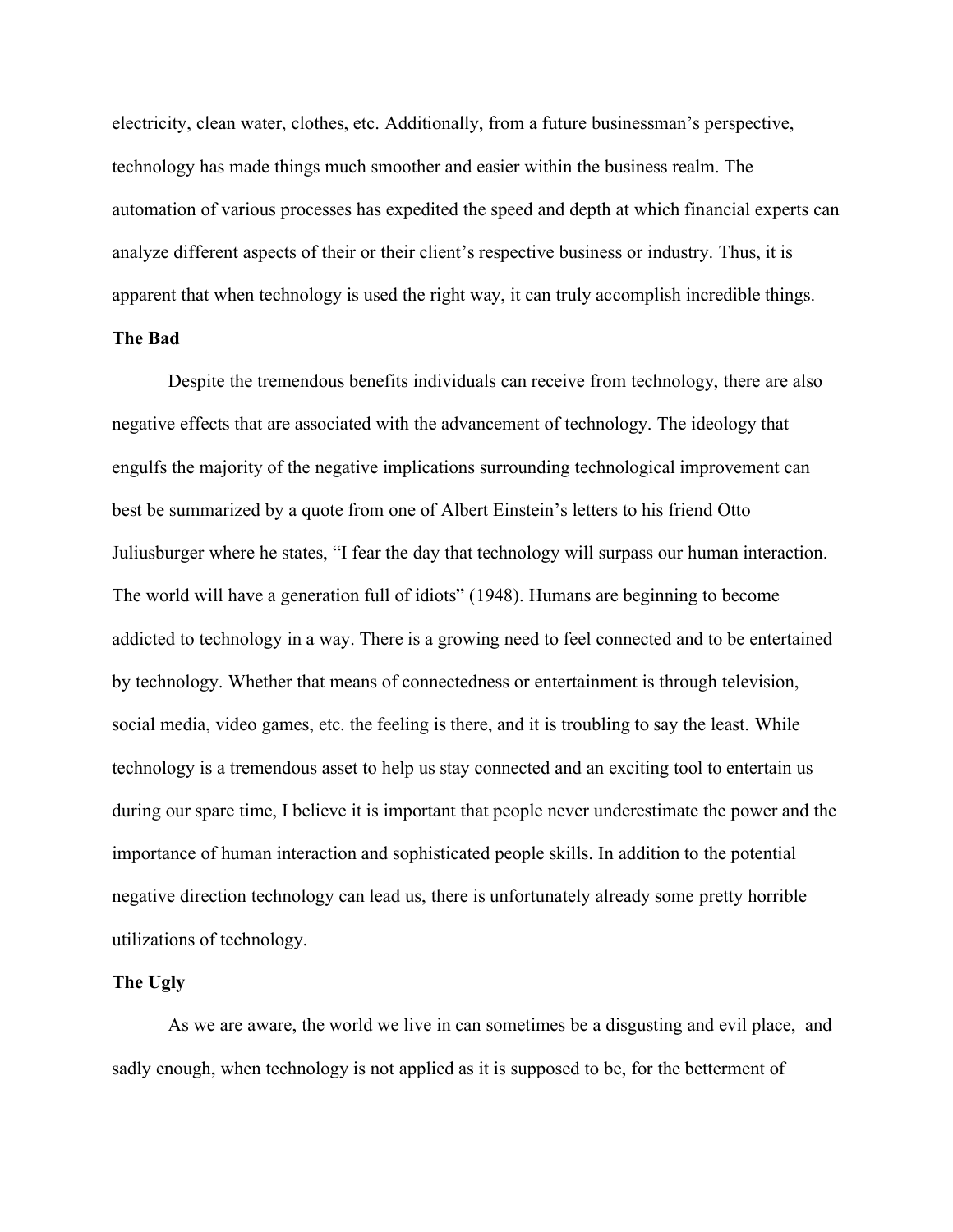ourselves and for society, there can be some ugly outcomes such as: pornography, the black market, genocide, gun violence, terrorism, etc. The inherent cause of the evil nature of the outcomes aforementioned is the reality that there are some sick, twisted people who live in this world that possess a skewed set or morals and values. However, technology is often used as a means of advancing, enhancing, and spreading these terrible actions. It is imperative that people do their part to stop the spread of horrific uses of technology the best they can.

#### **Chapter 3: The History of Accounting**

To become familiar with what exactly accounting is, let's start with a brief overview of what precisely is the point of accounting itself. According to source found online, "Accounting is designed to accumulate and report on financial information about the performance, position, and cash flows of a business. This information is then used to reach decisions about how to manage the business" (Bragg 2019). Now, this might seem like a fairly modern definition of accounting; however, the interesting thing is that this is and has been the sole basis of accounting ever since its inception thousands of years ago. The purpose of this first section is to present a timeline up until the  $20<sup>th</sup>$  century about the history of the idea of accounting and the profession itself.

#### **Ancient Mesopotamia**

The first evidence of accounting in history comes around 7,500 BC in Ancient Mesopotamia, better known today as the Middle Eastern countries of Iraq, Kuwait, and eastern Syria. During this time, accounting was mainly utilized to record crop and herd growth. Some of the techniques used back then still serve as the basis to determine a shortage or surplus of crops today. Furthermore, the ancient Mesopotamians took advantage of the use of small clay objects as a means of record keeping according to an online source: "Mesopotamians were using small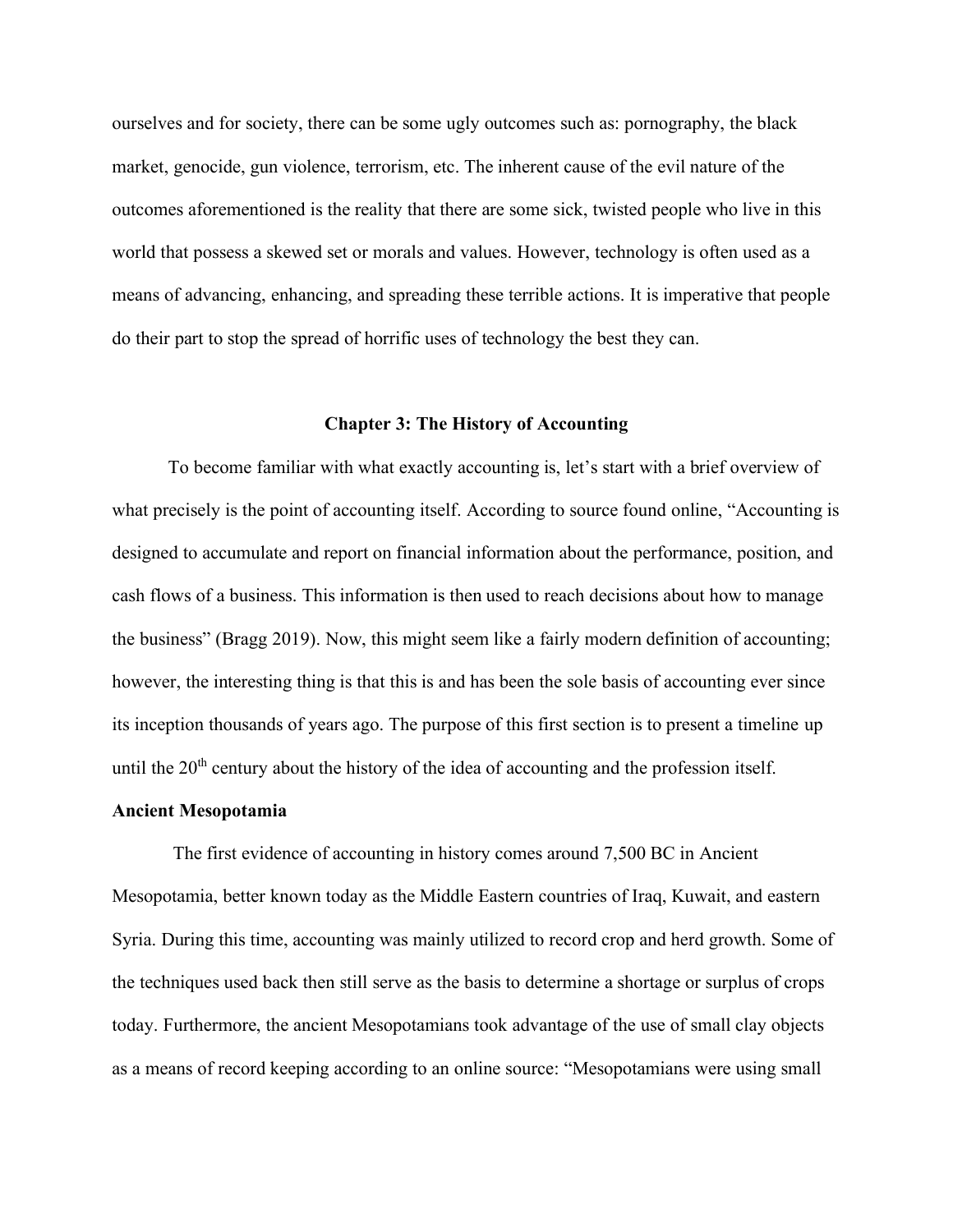clay objects as counters for keeping account of goods. Each object represented particular quantities of different types of commodities, such as food, clothing, and even labor" (A Brief History. . . 2018). Record keeping became essential to the Mesopotamians thousands of years ago, and it set the stage for the growth of the industry and profession known as accounting.

#### **Roman Empire**

Later in history, accounting appears during the reign of the Roman Empire under the rule of Emperor Augustus. Accounting continued to evolve under Augustus, as he kept an account of his financial dealings in a manuscript called, "The Deeds of the Divine Augustus." In the manuscript, "It listed such quantities as distributions to the people, grants of land, building of temples, money to military veterans, religious offerings, and money spent on theatrical shows and gladiator events" (History of Accounting. . . 2019). It is apparent that Emperor Augustus used this manuscript for decision-making purposes. This further supports the claim that the primary goal of accounting is to ultimately aid in the decision-making process of individuals in positions of power. Additionally, it is believed that during this time period, Roman historians also recorded information such as: taxes, public revenues, slaves, and freedmen.

#### **Middle Ages**

In the  $13<sup>th</sup>$  century, Europe made the change from their previously established barter system to a newfound monetary system, where goods and services were exchanged with legitimate forms of currency. The currency was then recognized as payment for the agreed upon goods and services, and the two parties' respective needs were then ultimately met. As a result of the monetary system in Europe, merchants began relying upon bookkeeping to keep record of their business dealings. This began the birth of the double-entry bookkeeping system known today in the accounting profession. According to a source found online, "This is when double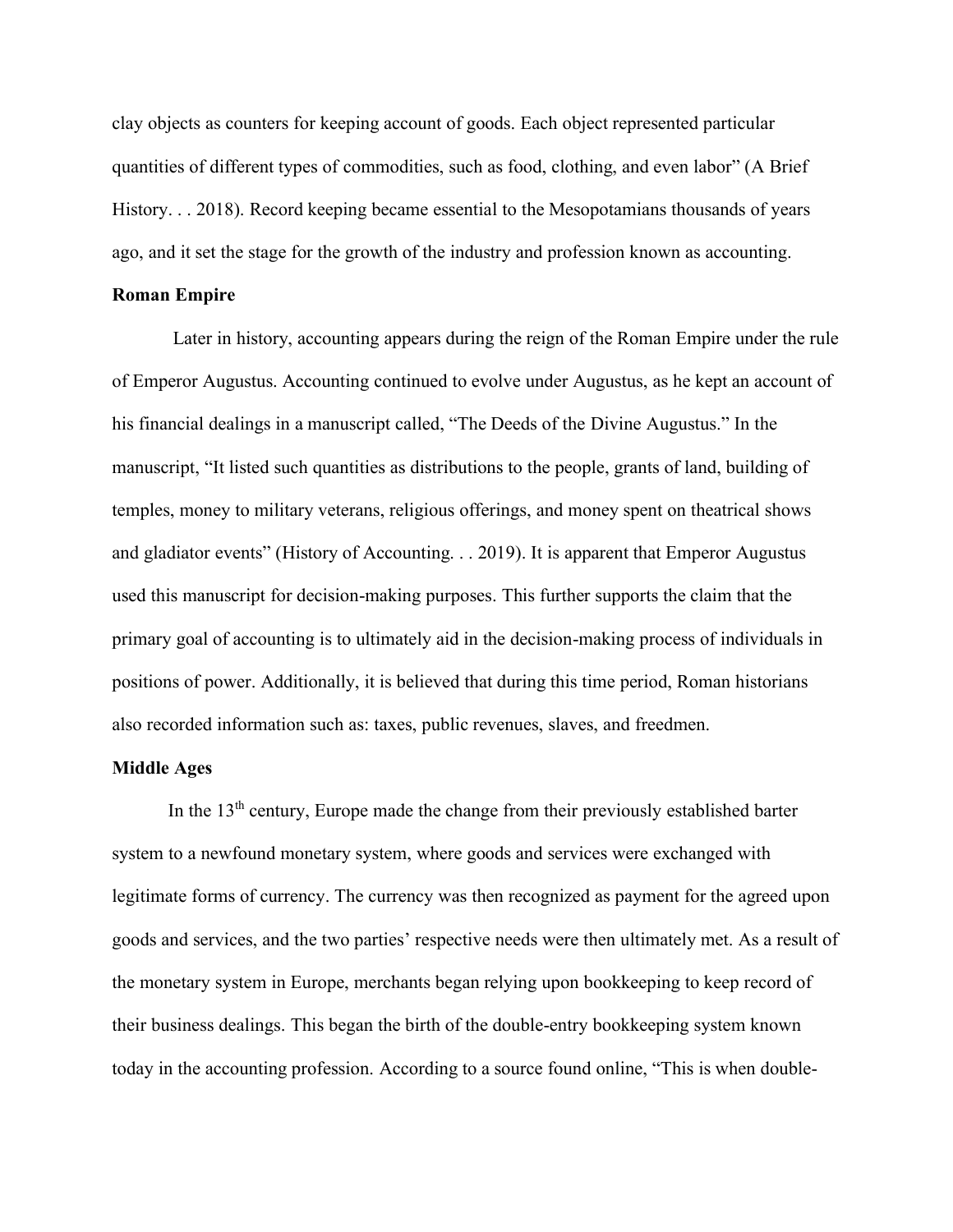entry bookkeeping got its start, which is when a debit and credit value is entered for each transaction by the accountant. . . . It provided them with constant information about their businesses that they could use in decision-making to grow their business as they saw fit´ (History of Accounting. . . 2019). Coincidentally, the double-entry bookkeeping system was a monumental step for the accounting profession. It coined the concept of a debit and a credit for each transaction which is how people understand accounting today. Another important fact about the double-entry bookkeeping system is that it created primitive forms of what is known today as the income statement and the balance sheet. Furthermore, it also further solidified the notion that accounting's primary purpose is to serve as a decision-making tool.

#### **The Father of Accounting: Luca Pacioli**

As aforementioned, the monetary system in  $13<sup>th</sup>$  century Europe first paved the way for the double-entry bookkeeping concept individuals know today; however, it was not documented until 1494 by a man named Luca Pacioli in his 27 page treatise within his work titled, "Summa" de Arithmetica, Geometria, Proportioni et Proportionalitia" (Summary of Arithmetic, Geometry, Proportion and Proportionality). The short treatise is known as, "Particularis de Computis et Scripturis" (Details of Calculation and Recording). According to an article found online, "Pacioli's book became the reference text and teaching tool on the subjects of bookkeeping and accounting for the next several hundred years. This was the first time that symbols for plus and minus appeared in a printed book. This book was the first known published work on the topic of double-entry bookkeeping" (History of Accounting. . . 2019). There is definitely a reason why Pacioli is commonly referred to as, 'The Father of Accounting.' His influence on the accounting profession stretches far and wide. His ideas within not only contained documentation of debits and credits and the double-entry bookkeeping system which helped merchants improve the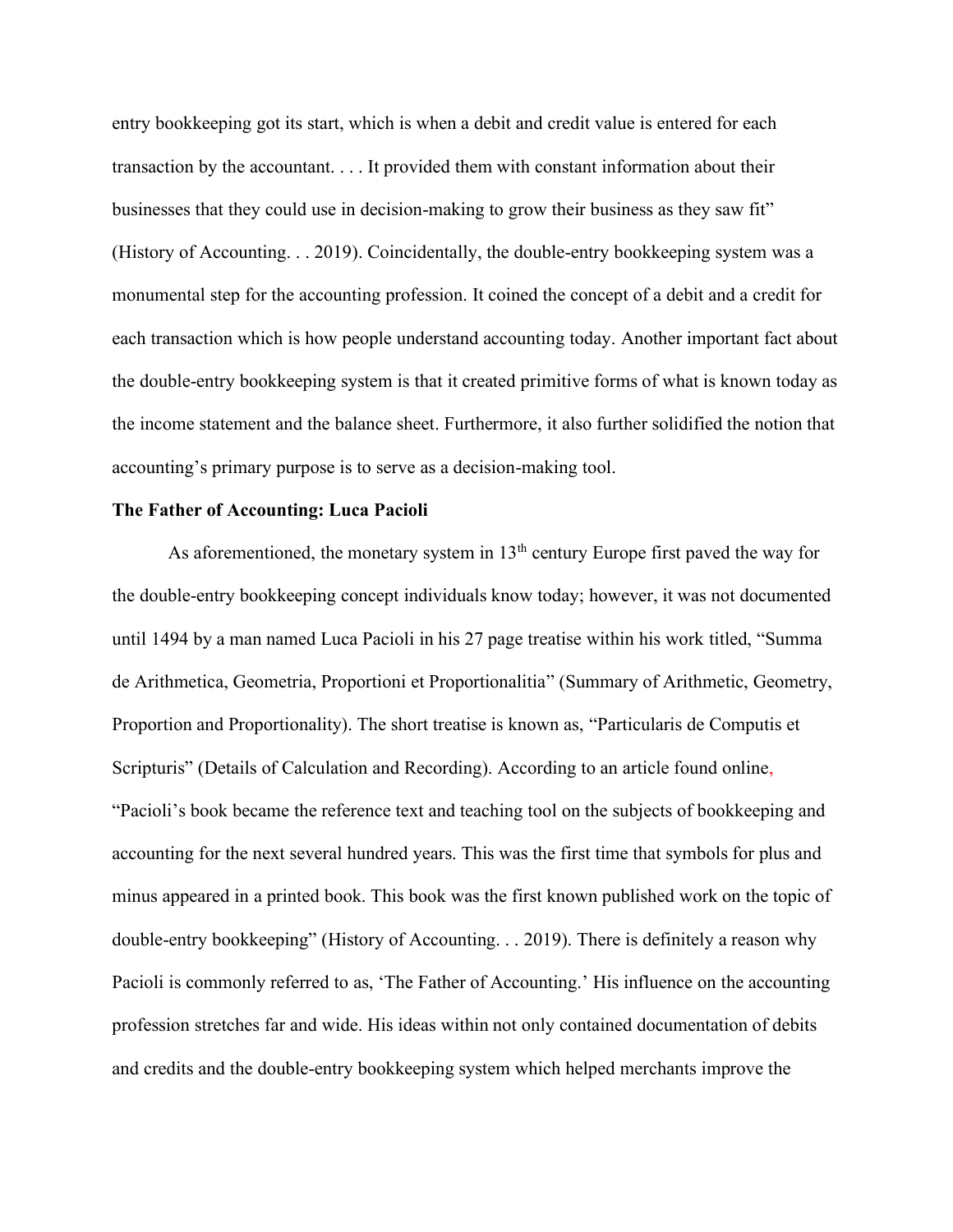efficiency of their businesses, but through his work, he was able to introduce concepts such as accounting cycles, ledgers, inventories, liabilities, assets, etc. The work of Pacioli truly contributed to astronomical advancements of the accounting profession and industry.

## **16th Century – 18th Century**

Throughout these years, there were a few minor contributions to the history of accounting that are worth mentioning. As time went on, small changes were made to the previously established double-entry bookkeeping system. These changes are evident when examining the East India Company, which was later known as a British joint-stock company. According to Jim Wilkinson, "[t]he East India Company develops invested capital and dividend distribution during the 17<sup>th</sup> century. This also created the need for a change in financial accounting and managerial accounting" (2019). These were two separate presentations performed by the East India Company. The presentation regarding dividends and capital distribution was utilized to gain investors. On the other hand, the second presentation was an attempt to improve business efficiencies. Their contributions left a long-lasting impact on the accounting world with the creation of dividend distribution and the segregation of managerial and financial accounting.

## **18th Century – Late 19th Century**

During this time period, the height of the well-known Industrial Revolution was well under way, thus there was a focus on the business world that had never been experienced so far in history. This enhanced priority towards the business realm is explained in an article found online where it states, "During the Industrial Revolution, accounting really took off as industrial companies sought out to gain financing and maintain efficiency through operations. Several of the double-entry accounting methods was truly developed in this area" (Wilkinson 2019). Businesses were focused on improving their operations in their quest to climb to the top of the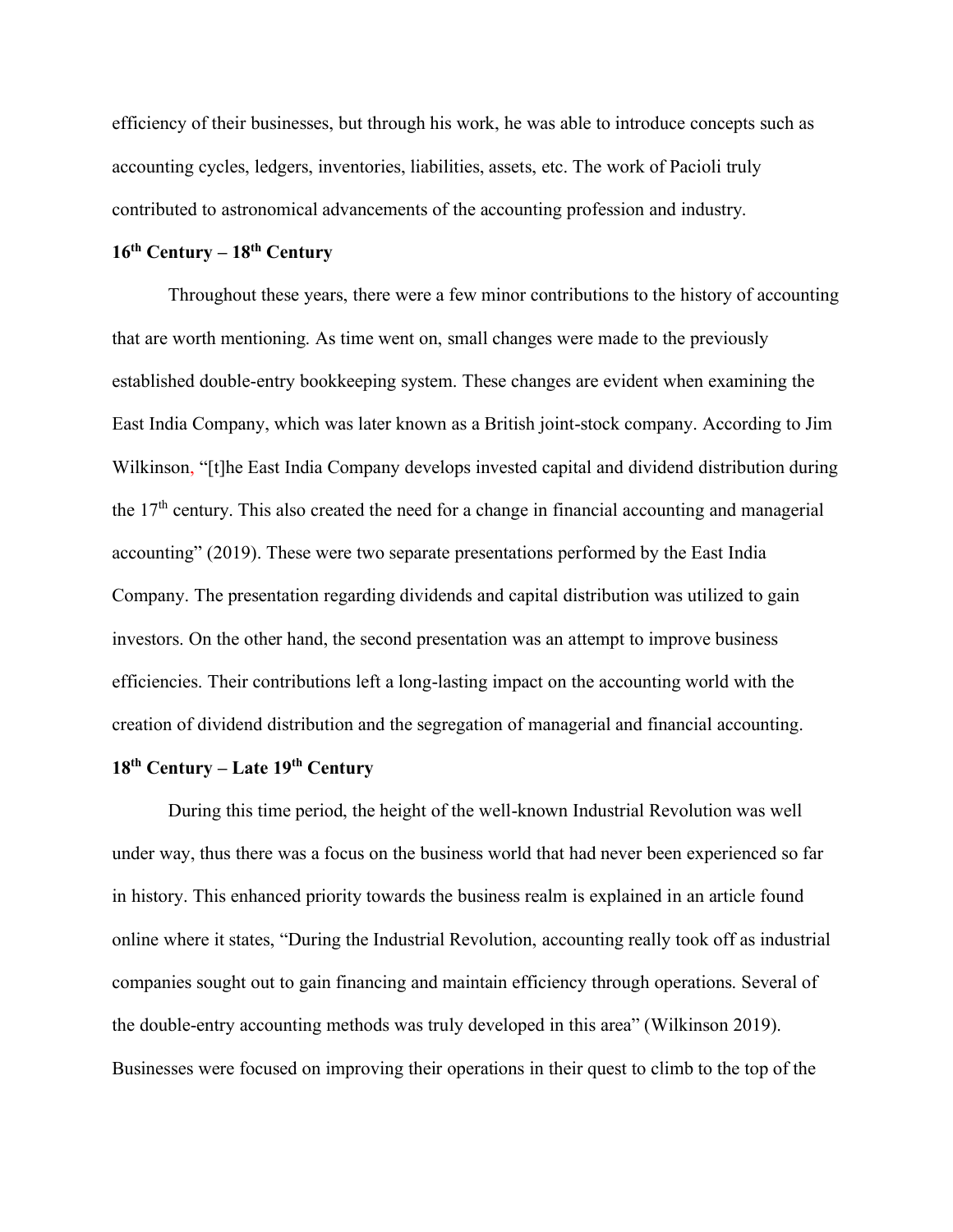corporate ladder, and accounting was an integral part of that climb. An additional noteworthy event during this timeframe was the creation of the first accounting organization in New York in 1887. Today that organization is more famously known as the American Institute of Certified Public Accountants (AICPA). Nine years later, the AICPA developed the title and license of the Certified Public Accountant (CPA) in the year 1896. The creation of the AICPA was tremendous for the accounting industry as it gave the profession a governing body to lead them into the future. Furthermore, the development of the CPA license was also integral to the accounting profession as the license is still regarded today as an extremely prestigious honor for accountants across the United States.

#### **Chapter 4: Accounting in the 1900s**

Now that we have a solid understanding regarding the history of accounting and the accounting industry itself and all it encompasses, let's dive into what accountants used to be and what the profession used to be like. It is imperative to analyze and address the accounting realm's past to later identify how drastically different the present is and future will be for the accounting profession. This upcoming section is going to recognize what accounting was like prior to the technological advancements and computerization that has engulfed the industry in more recent years, but also, we will analyze a time frame following the firm establishment of the industry itself. We will analyze what accountants' duties and responsibilities used to be. The time period we are analyzing will primarily be involving the early through mid- $20<sup>th</sup>$  century, as we have previously outlined the history of accounting from its humble beginnings thousands of years ago all the way up until the start of the  $20<sup>th</sup>$  century.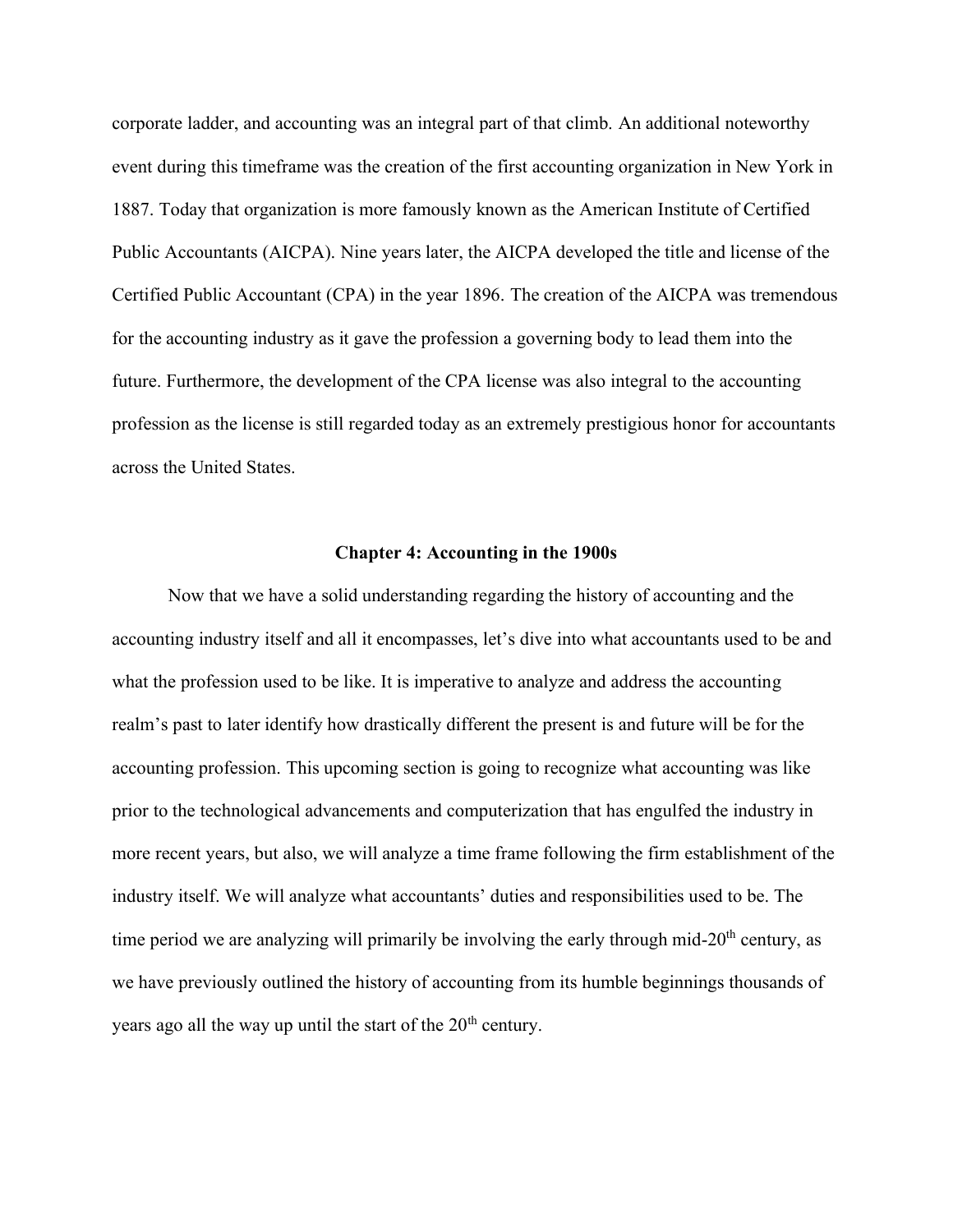Following the foundation of the AICPA and the CPA license, as well as the booming business effects of the Industrial Revolution of centuries prior, the accounting profession had established itself in the world, and it was apparent that it was going to be here to stay for the long haul. Once established, newly created accounting firms and previously established businesses began hiring accountants to perform whatever job they were hired to do. Whether it was the position of a CPA accountant, an auditor, a staff accountant, etc. the jobs were in place and the work was just beginning. For the purposes of explaining what accountants' daily responsibilities and duties used to be during this time, I am going to use three examples of accountants for generalities. The three types of accountants I am going to use are going to be analyzing will be: staff accountants, auditors, and tax accountants. These three types of accountants are some of the most common types of accountants. These duties and responsibilities I am going to reveal are by no means whatsoever all-encompassing, but they will provide us with a general understanding of what accounting as a whole used to look like.

#### **Staff Accounting**

Before the computerization and automation of much of the accounting profession, staff accountants' primary duties and responsibilities are to keep up with the day-to-day accounting functions of a company. Manually inputted all of the journal entries into what is called a journal. Each debit and each credit were manually entered in by the accountant. Each account (cash, accounts receivable, accounts payable, etc.) had its own separate journal that could cover multiple pages of journals filled with various entries stretching across the fiscal period. From there, each journal entry for each account was transferred over into the general ledger, which contained all of the journal entries for every single type of account. After the journal entries and general ledgers were completed, financial statements were made manually using the entries from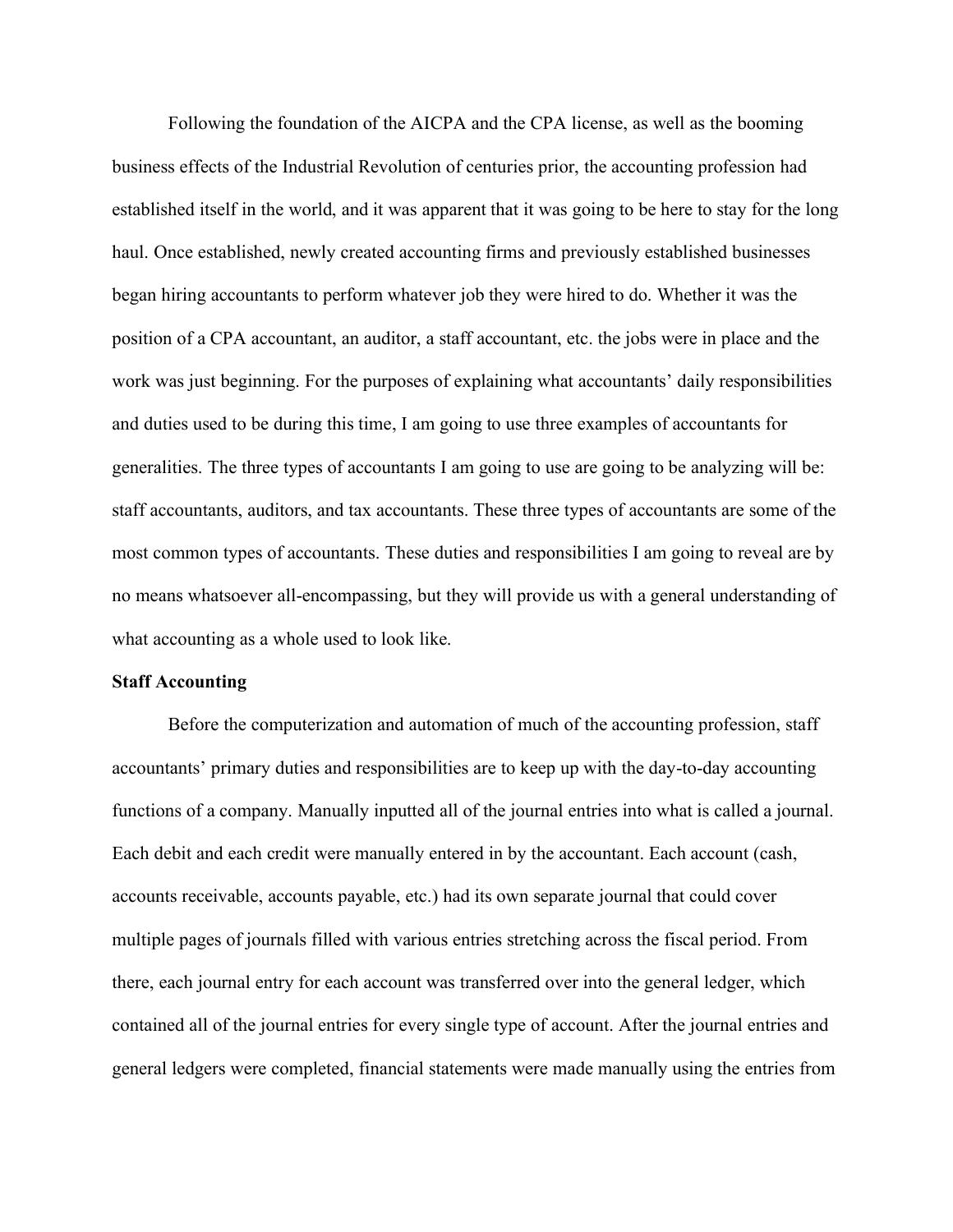the general ledger. This process was extremely tedious and had a high risk for the possibility of human error which in return would compromise the validity and accuracy of the financial statements themselves. To put into perspective just how delicate this process really was to the potential for error, an article online explains, "Accuracy in posting was very important, since a mistake (or improperly calculated number) could result in hours of recalculation. Searching for an accounting error could be like looking for a needle in a haystack" (Haus 2019).

#### **Auditor**

Now, let's examine the life of an auditor during the 20<sup>th</sup> century prior to the automation of the accounting profession. An auditors' primary duties and responsibilities involve the determination of a fair opinion about the financial well-being of a client company or of his or her employer company by providing reasonable assurance as to his or her opinion. A major aspect of auditing involves the performing of tests, the collection of evidence, and the writing of reports to summarize their findings. Similar to what life was like for staff accountants, all of this work the auditors had to do was manual as well. Every test that was performed and piece of evidence that was collected was manual. This method of auditing was time-consuming and subject to potential human error. Furthermore, all of the reports that needed to be written up summarizing their findings after the completion of an audit had to be typed out on a typewriter by someone else specializing in typing. Again, this process of reporting their findings was not efficient whatsoever and was subject to potential human error during the typing of the report. Making errors while using a typewriter was an extreme hassle because there was no delete key on a typewriter. Once an error was made, the person typing had to restart the entire page.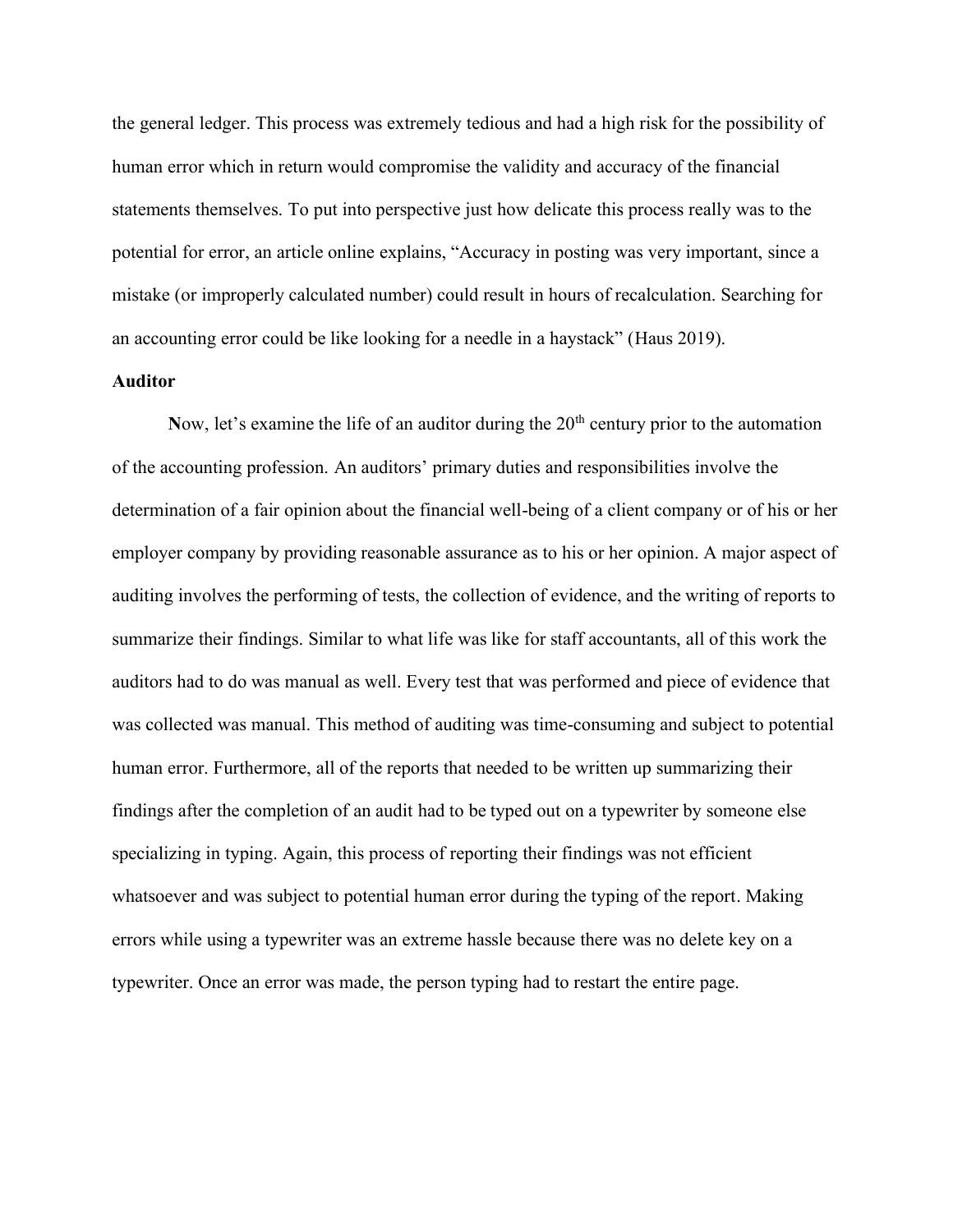#### **Tax Accountant**

Lastly, we will take a brief dive into what a tax accountant's life was like working in the  $20<sup>th</sup>$  century. A tax accountant's primary duties and responsibilities involved mainly the preparation of individual and company tax returns and the adherence to state and federal tax regulations. Regarding the preparation of tax returns, all returns were prepared manually by the accountant himself. Any and all research regarding federal or state tax regulations had to be done using paper, hard-back books. This made a tax accountant's job much more time-consuming and tedious to complete.

As you can see, life as accountants involved a lot of manual number crunching, research, and calculations. During the  $20<sup>th</sup>$  century, the account profession as a whole was tedious, monotonous, and highly subject to human error.

#### **Chapter 5: The Relationship Between Technology and Accounting**

Technology and accounting have been the two main ideologies discussed thus far in this paper, and now it is time to bring the two together to demonstrate how they are interrelated. Technology is a methodology to aid the ails of the previously inefficient and time-consuming accounting profession. Technology's ultimate purpose is to help make the world a better, simpler place. It accomplishes that job within the accounting profession by basically eliminating many of the manual processes of the 20<sup>th</sup> century that have been previously discussed in this paper. The technological advancements made in the accounting profession have expedited the previously mundane and manual processes, and, in return, created an overall more efficient method of performing all sectors of accounting. Accounting utilizes technology to strive to fulfill its purpose of helping make the decision-making process smoother and simpler by presenting facts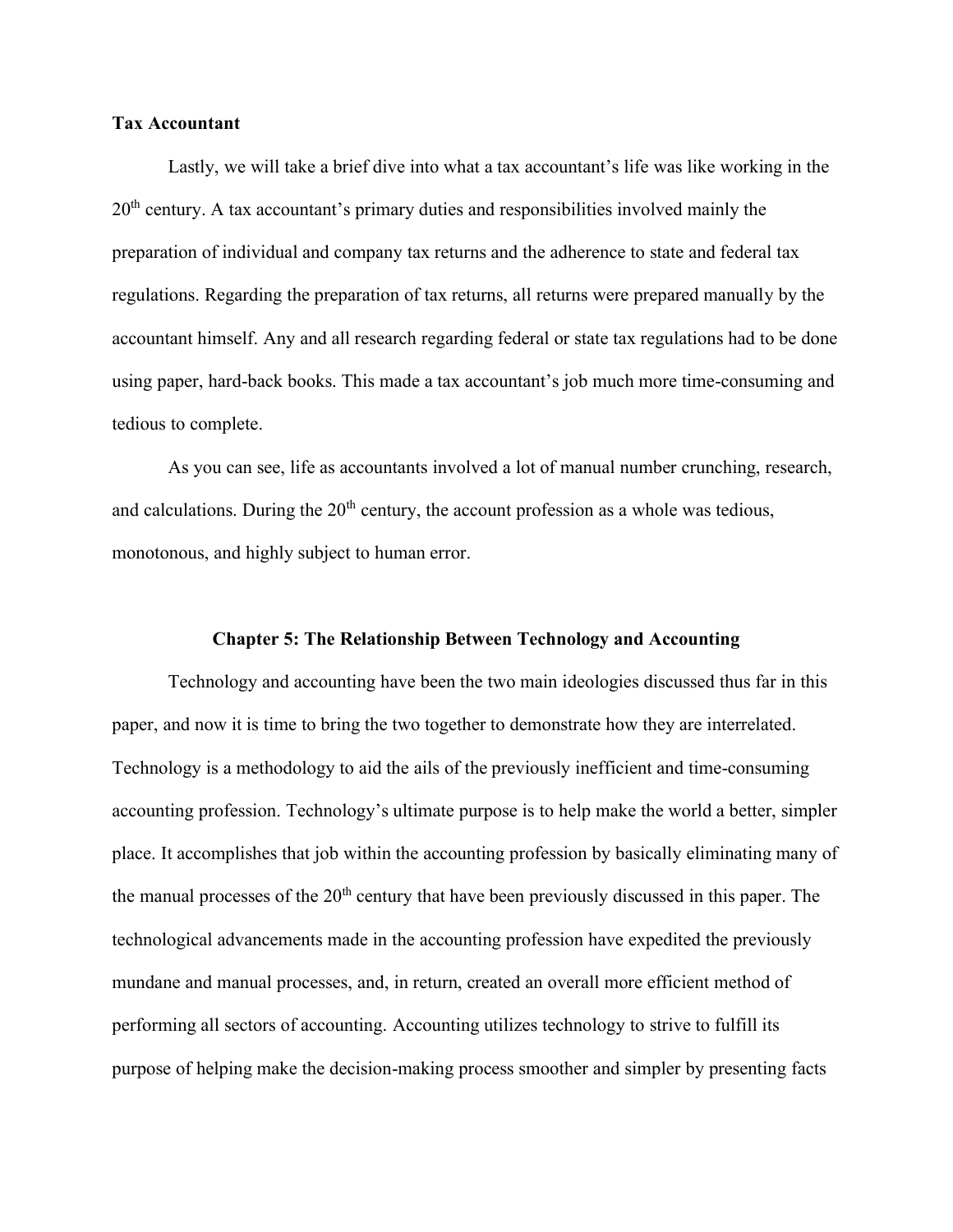about the financial state of a certain topic, business, individual, etc. In this next section, I will address some of the paramount types of artificial intelligence that have transformed the accounting industry over the past few decades.

#### **Cloud-Based Systems**

Cloud-based systems have redefined the way information is stored. They have become the filing cabinets of the 21<sup>st</sup> century. Instead of manual retrieval and management of information such as journal entries, client information, and records of previous reports, cloudbased systems have created the capability for all types of information to be stored on a singular, comprehensive system online in digital format. The benefits from the usage of cloud-based systems can be seen in this quote when it states, "Distributing accounting information to different branches within your company will also become a breeze. Moreover, using simple and ready-to-go cloud-based systems will significantly reduce information technology and filekeeping expenses´ (Ross 2018). It is apparent that cloud-based systems have provided the accounting industry with numerous benefits including: the ease of the storage of information, decreased expenses for companies, and the simple access and sharing ability of all types of technology between individuals.

#### **Various Types of Software**

Additionally, various types of software have revolutionized the way accounting is performed. Alongside the creation of computers and the internet came the invention of software designed to automate the accounting profession. There are a couple types of software available to businesses. Many accounting firms have utilized software like UltraTax to computerize tax returns for individuals and businesses. On the other hand, small and medium-sized businesses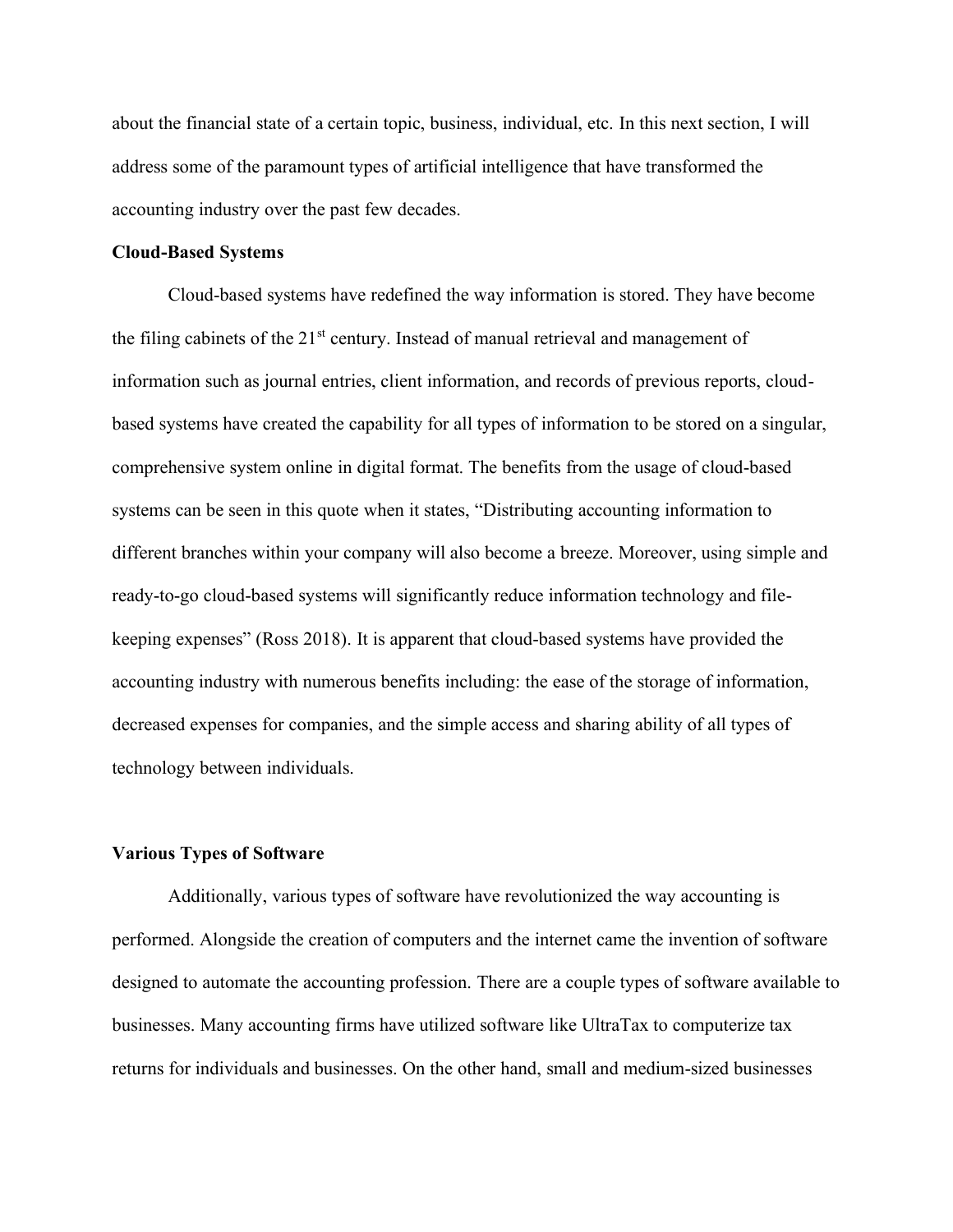across a wide variety of industries have introduced software such as Quickbooks or Peachtree to automate the majority of their accounting functions. An article online expands upon some of the ability's software like Quickbooks can offer a company when they explain that they, "[o]ffer onpremises accounting applications as well as cloud-based versions that accept business payments, manage and pay bills, and payroll functions" (Use of Technology. . . 2018). Accounting software has entirely digitized nearly all general accounting functions like recording journal entries, paying vendors, reconciling bank statements, etc.

#### **ERP Systems**

Similar to the implementation of accounting software like Quickbooks and Peachtree for small to medium-sized companies, larger companies have thrived off of the creation of enterprise resource planning (ERP) systems like SAP and Oracle. ERP systems are complex by design and nature. They are web-based systems that remotely integrate all types of information about a business with the purpose being to enhance decision-making and planning. According to an article found online, they describe ERP systems as this: "You can think of an enterprise resource planning system as the glue that binds together the different computer systems for a large organization. Without an ERP application, each department would have its system optimized for its specific tasks" (Enterprise. . . 2019). ERP systems often allow a company to become more self-aware of the overall state of their business by combining purchasing, sales, marketing, finance, production, human resources, and more. Additionally, ERP systems also have the capability to decrease costly duplication of information for companies. However, there are some potential negative side effects that accompany the implementation of ERP systems: "An ERP system doesn't always eliminate inefficiencies within the business. The company needs to rethink the way it's organized, or else it will end up with incompatible technology" (Enterprise. .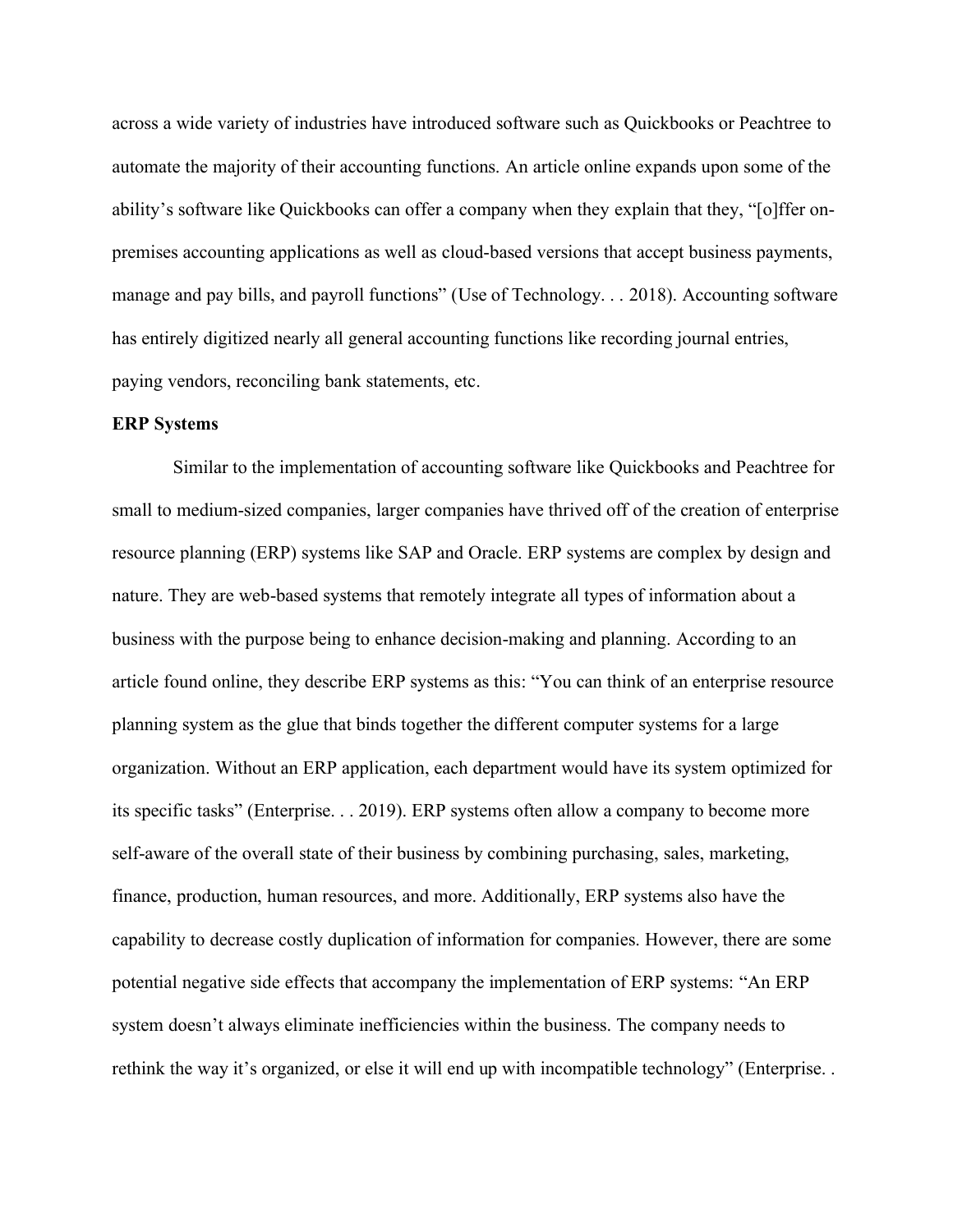. 2019). It is imperative for companies to properly integrate ERP systems. Unfortunately, often times companies are scared of a change this large to their processes and are reluctant to completely abandon their dated ways which are subsequently incompatible with the new software. ERP systems have the aptitude to eliminate inefficiencies within a company by integrating multiple aspects of a business to become more self-aware for decision-making and planning, but these systems demand a significant commitment to change and adapt to their method of organization and integration with little room for a companies' established processes.

#### **Blockchain**

The most recent technological advancement seen in recent years relating to accounting is a foreign concept to most individuals called blockchain. Blockchain is a newfound method of keeping a record of sequential transactions through the payment of cryptocurrency, like Bitcoin. Blockchain is defined as: "a digital ledger created to capture transactions conducted among various parties in a network. It is a peer-to-peer, internet-based distributed ledger which includes all transactions since its creation" (Raphael 2020). Once these transactions are created in this block, or set of transactions, they are immutable and permanent, thus creating a clear, concise audit trail that is easily traceable. Figure 1 (Raphael 2020) provides a simple example of how the blockchain process works in the real world: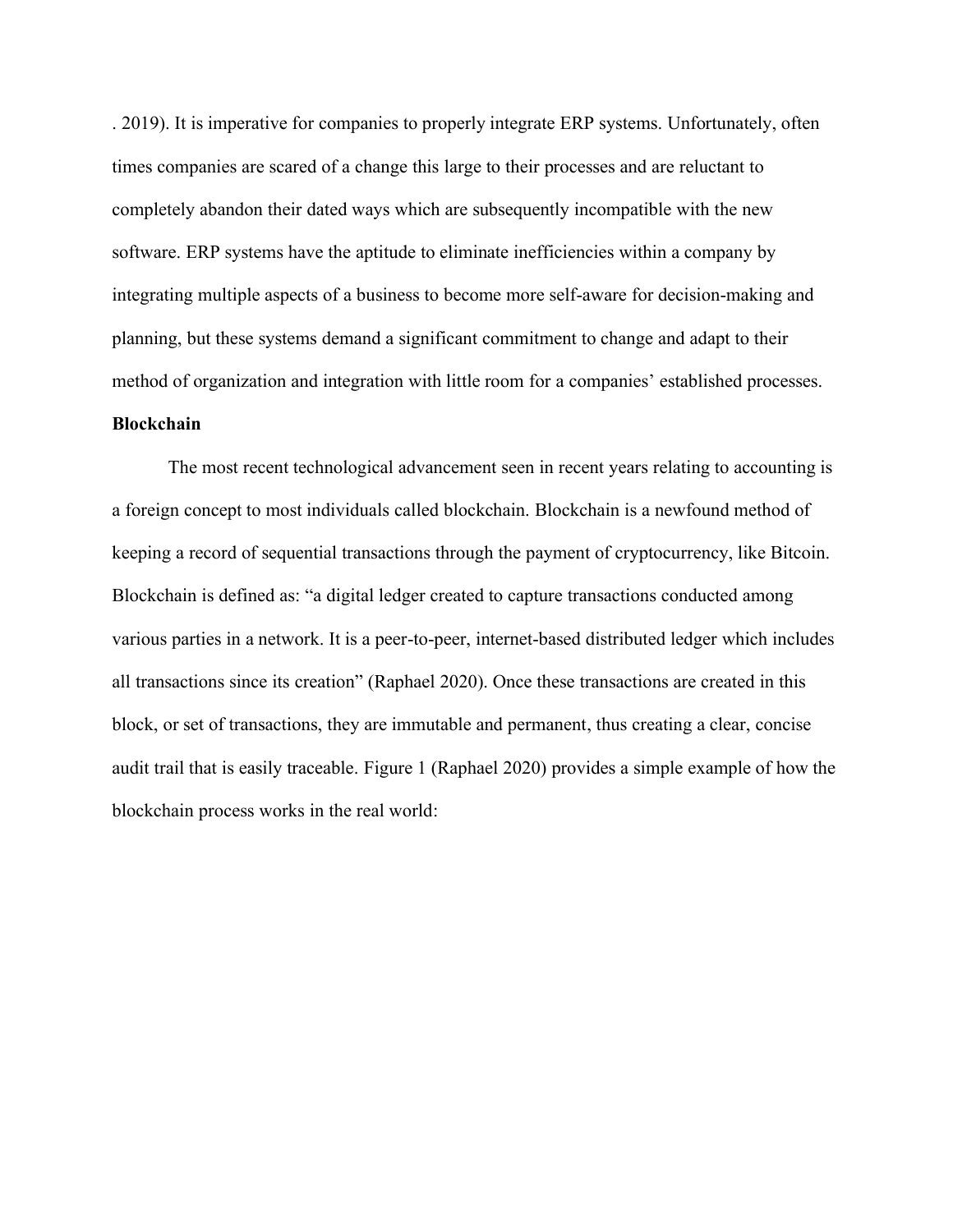



In summary, Bob and Alice exchange Bitcoin currency online through a set of secure, private keys. Meanwhile, miners validate the transactions and record them on the block ledger. As a result, this has created a trail of transactions. Miners are individuals who validate new transactions and record them on the blockchain global ledger. Miners are able to accomplish this feat through the usage of a complex mathematical problem based on a cryptographic hash algorithm. (Cosset 2018). The invention of blockchain has the capabilities to completely transform the way accounting is handled as well as a wide range of other industries with the possibility of real-time debt settlement, an irreversible ledger, and a worldwide distributable record of transactions. In the accounting field, blockchain artificial intelligence will most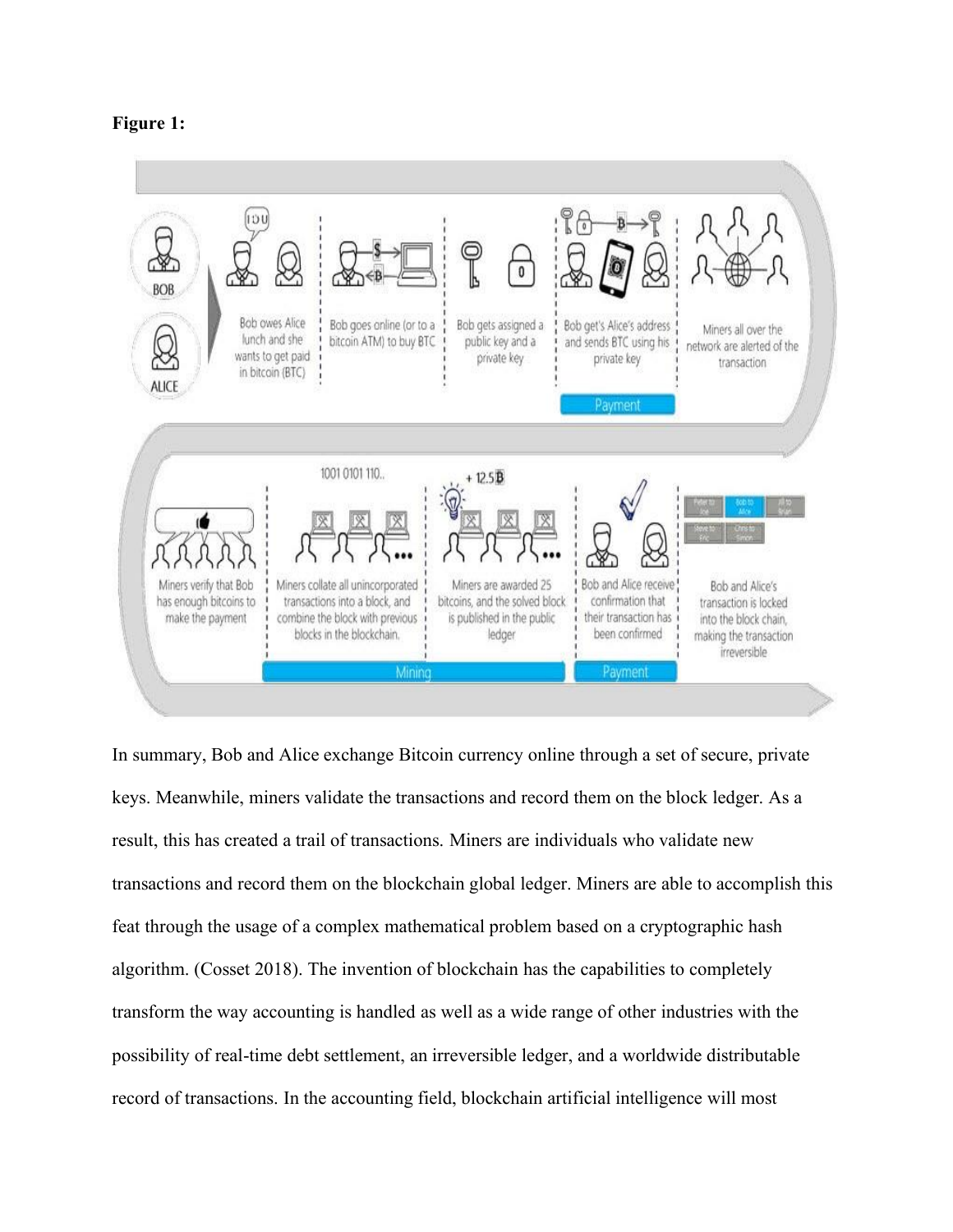drastically impact the auditing profession. Auditors will need to reinvent how audits are performed with a clear audit trail already in place for them. Potential changes that may be seen in the auditing profession as a result of blockchain technology are elaborated upon in this quote:

³However, even for such transactions, the CPA auditor needs to consider the risk that the information is inaccurate due to error or fraud. This will present new challenges because a blockchain likely would not be controlled by the entity being audited. The CPA auditor will need to extract the data from the blockchain and also consider whether it is reliable. This process may include considering general information technology controls (GITCs) related to the blockchain environment. It also may require the CPA auditor to understand and assess the reliability of the consensus protocol for the specific blockchain. This assessment may need to include consideration of whether the protocol could be manipulated" (Raphael 2020).

Auditors will need to evaluate the reliability and validity of the blockchain as the chain itself is not going to be something controlled by the auditors' client's company. New types of tests will need to be performed in audits, and auditors will need to develop a deeper understanding of the ins and outs of the blockchain and study its potential inefficiencies that could possibly be subject to potential fraud and error.

#### **Chapter 6: Accounting in the Present**

Throughout this paper, the history and evolution of accounting has been outlined in great detail, and now, it is time to dive into what the accounting field looks like now. The manual processes of old have been replaced by automation and computerization.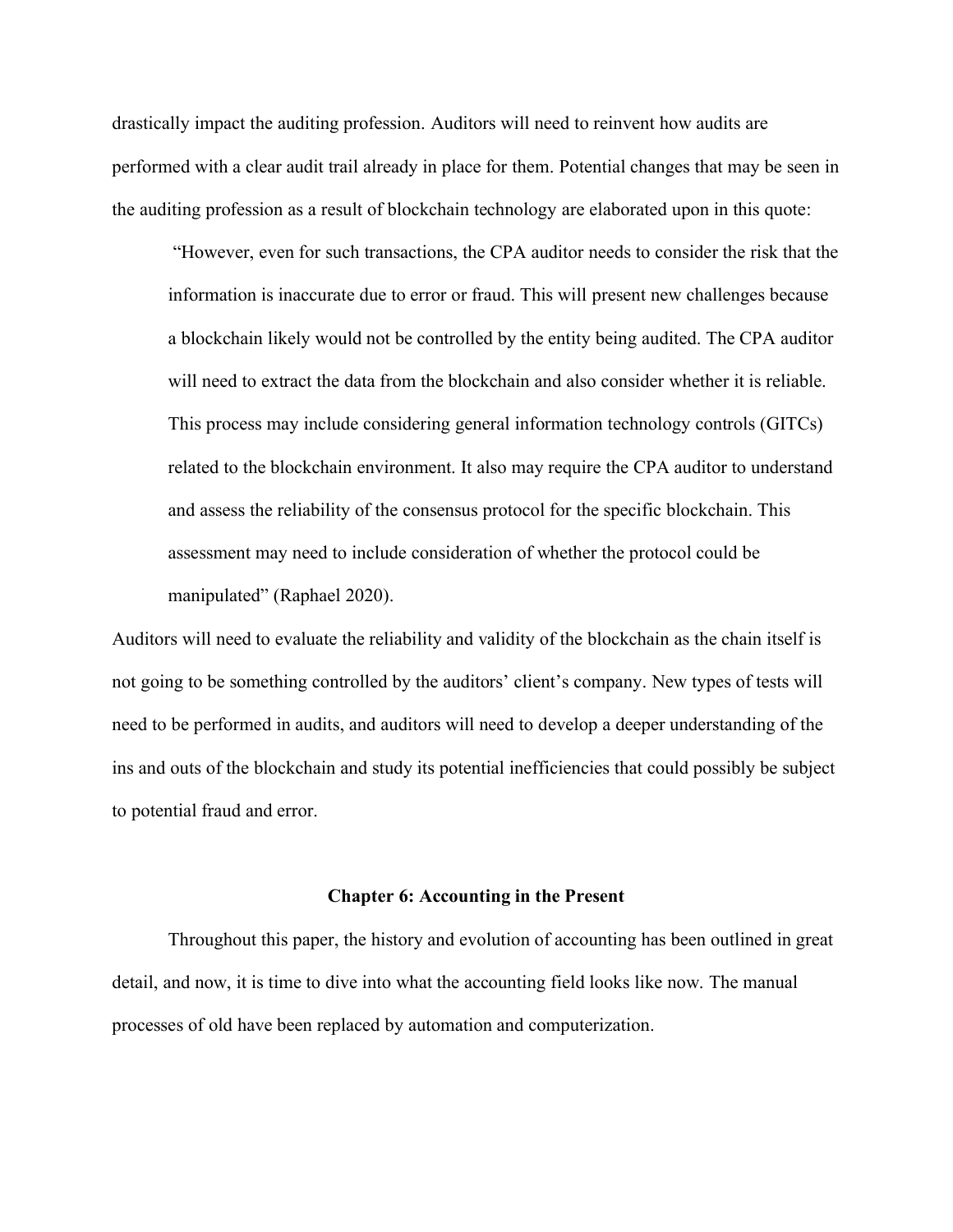No longer do the creation of financial statements drag on for weeks with intense numbercrunching from the hand-written, three-inch-thick binder known as the general ledger. Additionally, people typing audit reports do not have to use a typewriter and restart when they make a grammatical error. Furthermore, tax accountants do not study hard-back paper books on various tax legislation, and they most certainly do not manually hand-write every single tax return during the accountants' busy tax season in the months of January-April.

Instead, the accounting profession as a whole is no longer fits the stereotype as a group introverts with thick glasses who sit at their desks all day and punch numbers into their calculators. Perhaps 40 years ago that stereotype was accurate, but now, the number-crunching accountants are known for is a thing of the past. Due to the rapid advancements made in technology over the last few decades, artificial intelligence now handles many of the accountants of old's previous day-to-day operations involving basic arithmetic. Thus, the manual processes of old which were highly subject to potential human error are now nearly free from error as a result of the more reliable technology in place. According to Ann Agnes Pepe, she put it best regarding the evolution of technology within the accounting field when she states, "As our knowledge of technology increased so has the accountant's ability to analyze statistical values. Technology advancements have enhanced the accountant's ability to interpret data efficiently and effectively. He/she now has the ability to interpret the language of business with such ease that the accountant has become a corporation's most trusted business advisor"  $(2011)$ . Everything is virtual now, and because of the ease of access and the speed at which financial information can be formed, there is more information in the accounting realm than ever before. Accountants are able to perform analytical procedures and create reports involving complex equations with the help of computers that would not have been possible 40-50 years prior. As a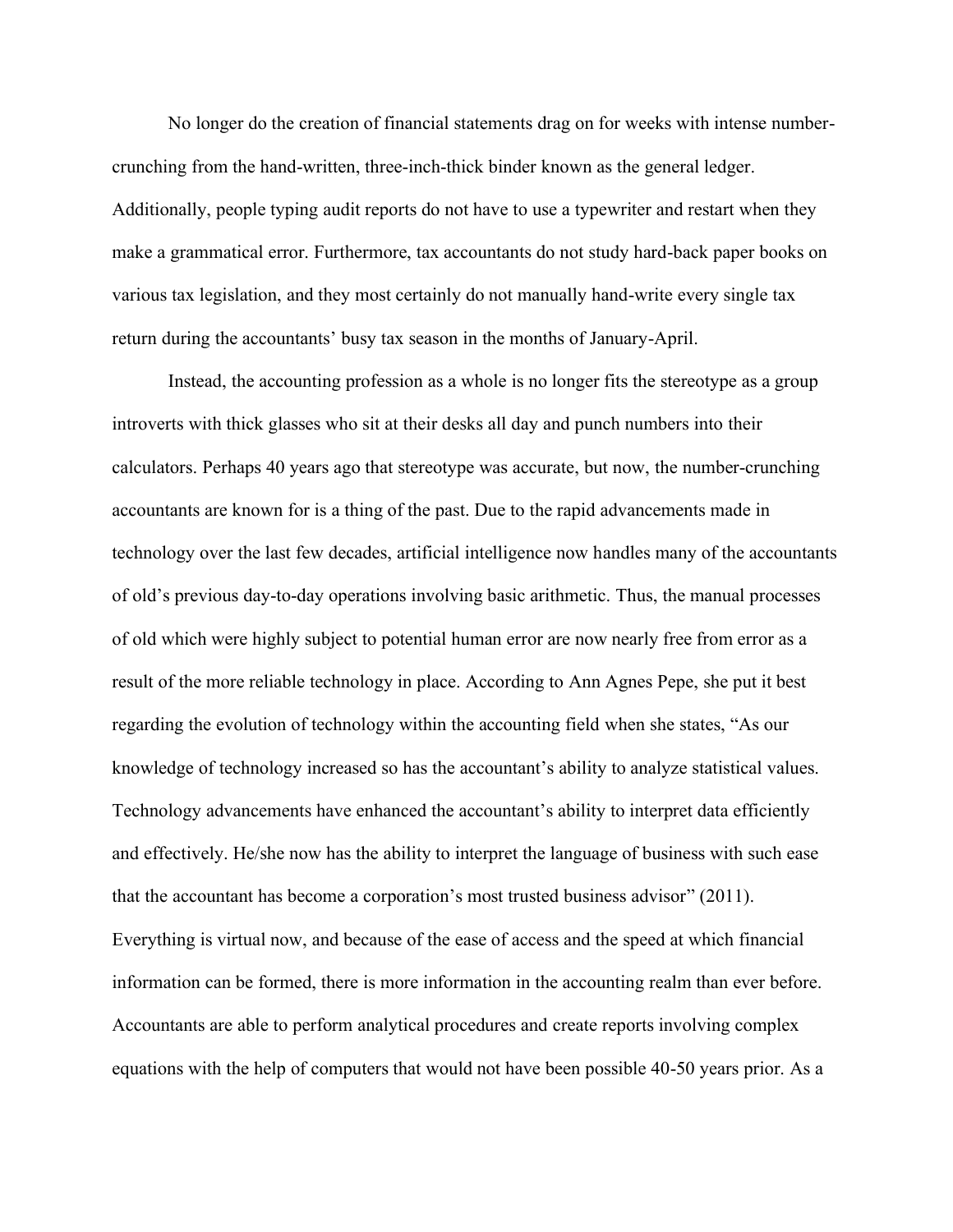result of the automation and computerization both relieving accountants' mathematical obligations and providing more information to companies about the financial state of their respective business, accountants adapted in an effort to survive. When examining Figure 2, which comes from Accounting Today, we are able to see the type of work accounting firms of all sizes perform and the percentages of each sector of work whether it is tax, audit, or consultation.

| Figur |
|-------|
|-------|

| <b>TABLE 2-1</b>                         |                                          | Revenue and Other Data for the Largest CPA Firms in the United States |                 |                      |                               |                                                                                                                                                          |
|------------------------------------------|------------------------------------------|-----------------------------------------------------------------------|-----------------|----------------------|-------------------------------|----------------------------------------------------------------------------------------------------------------------------------------------------------|
| 2014<br><b>Size by</b><br><b>Revenue</b> | <b>Firm</b>                              | <b>Net Revenue-</b><br>U.S. Only<br>(in \$ millions)                  | <b>Partners</b> | <b>Professionals</b> | <b>U.S.</b><br><b>Offices</b> | <b>Percentage of Total</b><br><b>Revenue from</b><br><b>Accounting and</b><br><b>Auditing/Taxes/</b><br><b>Management</b><br><b>Consulting and Other</b> |
| <b>BIG FOUR</b>                          |                                          |                                                                       |                 |                      |                               |                                                                                                                                                          |
|                                          | <b>Deloitte</b>                          | \$14,908.0                                                            | 3,030           | 50,562               | 107                           | 29/18/53                                                                                                                                                 |
| 2                                        | <b>PwC</b>                               | \$11,724.0                                                            | 2691            | 33,024               | 72                            | 41/28/31                                                                                                                                                 |
| 3                                        | Ernst & Young                            | \$9,900.0                                                             | 2700            | 26,100               | 80                            | 36/29/35                                                                                                                                                 |
| 4                                        | KPMG <sup>(I)</sup>                      | \$6,870.0                                                             | 1.813           | 20, 113              | 101                           | 34/28/38                                                                                                                                                 |
|                                          | NATIONAL/REGIONAL <sup>(2)</sup>         |                                                                       |                 |                      |                               |                                                                                                                                                          |
| 5.                                       | McGladrey                                | \$1,470.7                                                             | 644             | 5,075                | 75                            | 41/36/23                                                                                                                                                 |
| 6                                        | <b>Grant Thornton</b>                    | 1,382.5<br>\$                                                         | 529             | 4.692                | 57                            | 41/28/31                                                                                                                                                 |
| 7                                        | <b>BDO</b>                               | 833.0<br>s                                                            | 346             | 2,967                | 52                            | 58/32/10                                                                                                                                                 |
| 8                                        | Crowe Horwath                            | 686.6<br>s                                                            | 257             | 2315                 | 29                            | 28/24/48                                                                                                                                                 |
| 9                                        | CBIZ/Mayer Hoffman McCann <sup>(3)</sup> | 600.0<br>s                                                            | 429             | 1,832                | 103                           | 30/35/35                                                                                                                                                 |
| 10                                       | CliftonLarsonAllen                       | 598.4<br>s                                                            | 225             | 3,245                | 29                            | 40/33/27                                                                                                                                                 |
| <b>LOCAL</b>                             |                                          |                                                                       |                 |                      |                               |                                                                                                                                                          |
| 50                                       | Frank, Rimerman + Co.                    | 70.2<br>s                                                             | 23              | 267                  | 5                             | 27/62/11                                                                                                                                                 |
| 75                                       | <b>Freed Maxick CPAs</b>                 | 45.5<br>\$                                                            | 35              | 240                  | 4                             | 38/38/24                                                                                                                                                 |

(1) KPMG's office figure comprises business offices, as opposed to every physical location.

(2) Only the six largest national/regional firms are listed.

(3) Office figures are for CBIZ; MHM has 34 offices.

Source: Data from Accounting Today (www.accountingtoday.com).

It is apparent that consultation for the most part takes up at least one-third or more of the entirety

of the work accountants perform on a regular basis. Accountants are consistently working with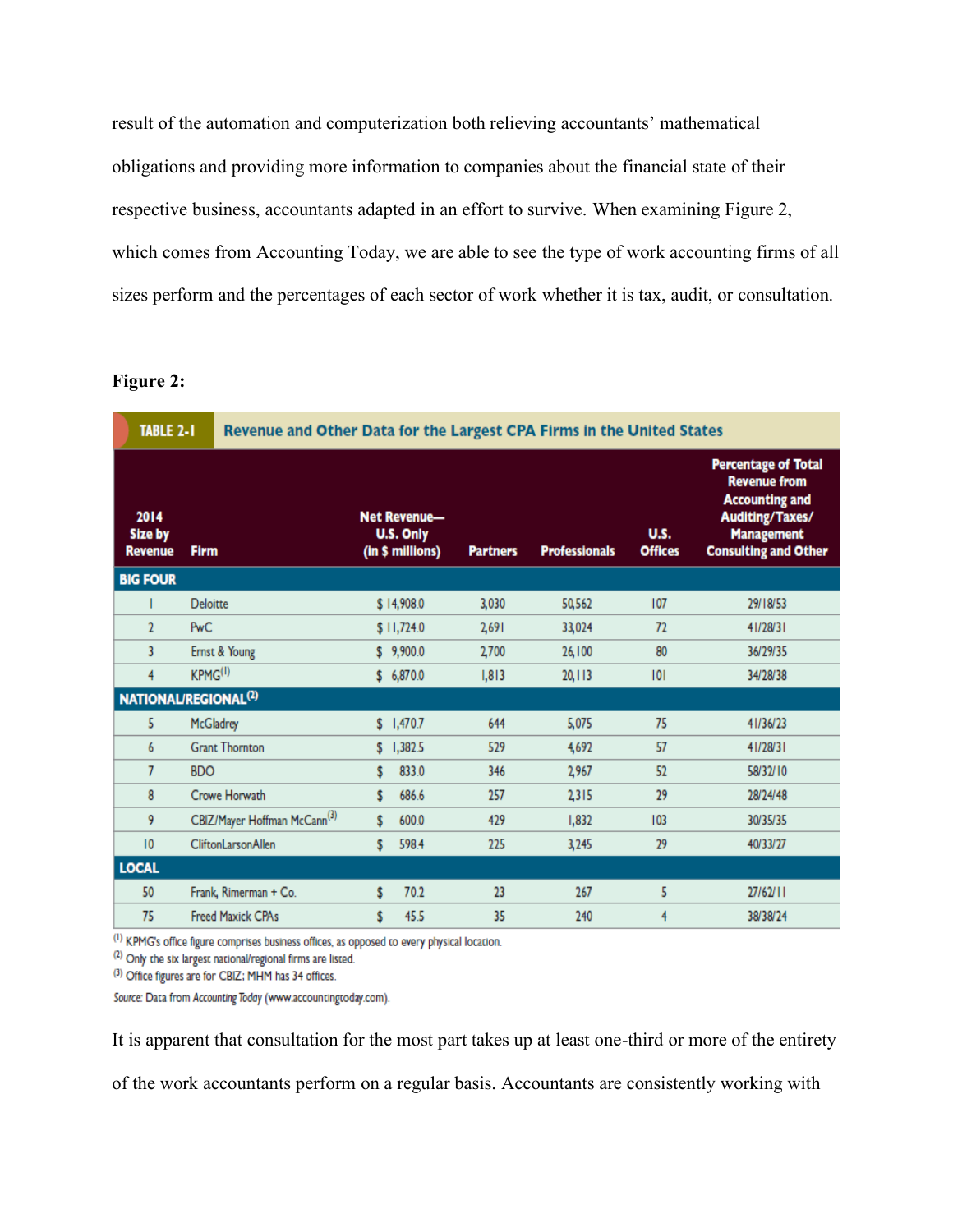clients on a daily basis regarding financial decisions for their respective companies. The need for number-crunching has been taken care of by artificial intelligence, but technology cannot replace human interaction and conversation. That is where accountants are beginning to thrive as they are using the increased data and information provided to them by the advancements made in technology to better advise and serve their clientele.

Additionally, technology has changed the way long-standing accounting services like tax returns and audits are done. Previously monotonous and mundane activities that were essentially entirely completed manually, now involve aspects of technology to revolutionize these activities.

Regarding tax, the only major change involving returns of the  $20<sup>th</sup>$  century and the ones we see accountants complete in the present  $21<sup>st</sup>$  century, is the fact that these returns are now completed virtually through the use of special software like UltraTax, for example. As along as American citizens and companies have to file and pay yearly tax returns, accountants will always be the ones to aid in the preparation of these returns. However, nowadays the speed the accountants can finish completing a given return is expedited due to the virtual software in place.

In terms of the auditing profession, as alluded to previously in this essay, the technology of blockchain has already begun transforming the type of work auditors will be performing. While blockchain provides an irreversible and universal audit trail for all transactions, there are still so major concerns surrounding this new type of technology. Some of the challenges facing blockchain can be described by this quote, "However, the auditor may or may not be able to determine the product that was delivered by solely evaluating information on the Bitcoin blockchain. Therefore, recording a transaction in a blockchain may or may not provide sufficient appropriate audit evidence related to the nature of the transaction" (Raphael 2020). In other words, just because a transaction exists on the chain does not necessarily confirm the legality or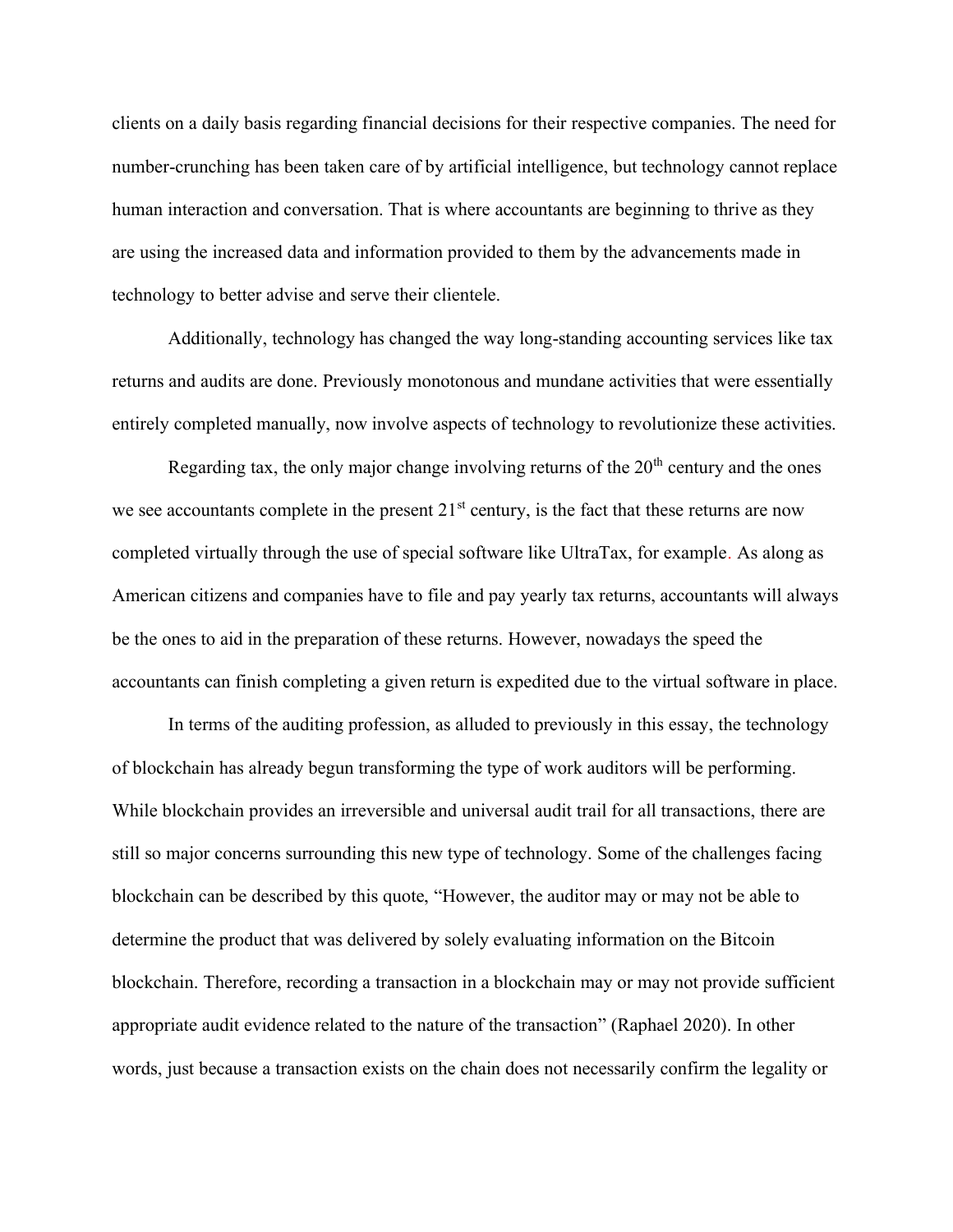validity of the transaction itself. Auditors need to now invent new ways to test the blockchain's accuracy. However, even though blockchain is drastically changing and creating a new wave of auditing, this does not take away from some of their more established activities like the fact that auditors still need to perform tests based on management's estimates in the financial statements and that they still need to take error and fraud into consideration regarding accepting potential clients.

#### **Chapter 7: Is Artificial Intelligence Beneficial for the Accounting Industry?**

There's no denying that artificial intelligence has been the main catalyst for the change over the past few decades within the accounting field. There has been a lot of change due to technologies like various software, cloud-based systems, ERP systems, and blockchain. The question of whether this is good for the accounting industry comes with a complicated answer.

Change is a concept that can be scary to many individuals. The act of changing requires something or someone to become different. This is exactly what the accounting profession has done, but it is also equally as scary to remain the same and not change. Change enables growth, and in all industries, including accounting, growth is vital to long-term survival. It has become different due to artificial intelligence. Number-crunching and IT skills are a thing of the past, and now that technology has created a surplus of additional information available at accountants' disposal, they are no longer needed for arithmetic, yet instead they are needed for the analyzation of all of the additional data so that they can advise clients and businesses appropriately on their respective business ventures. Furthermore, the potential for human error is minimized through the use of highly accurate technology to calculate account balances.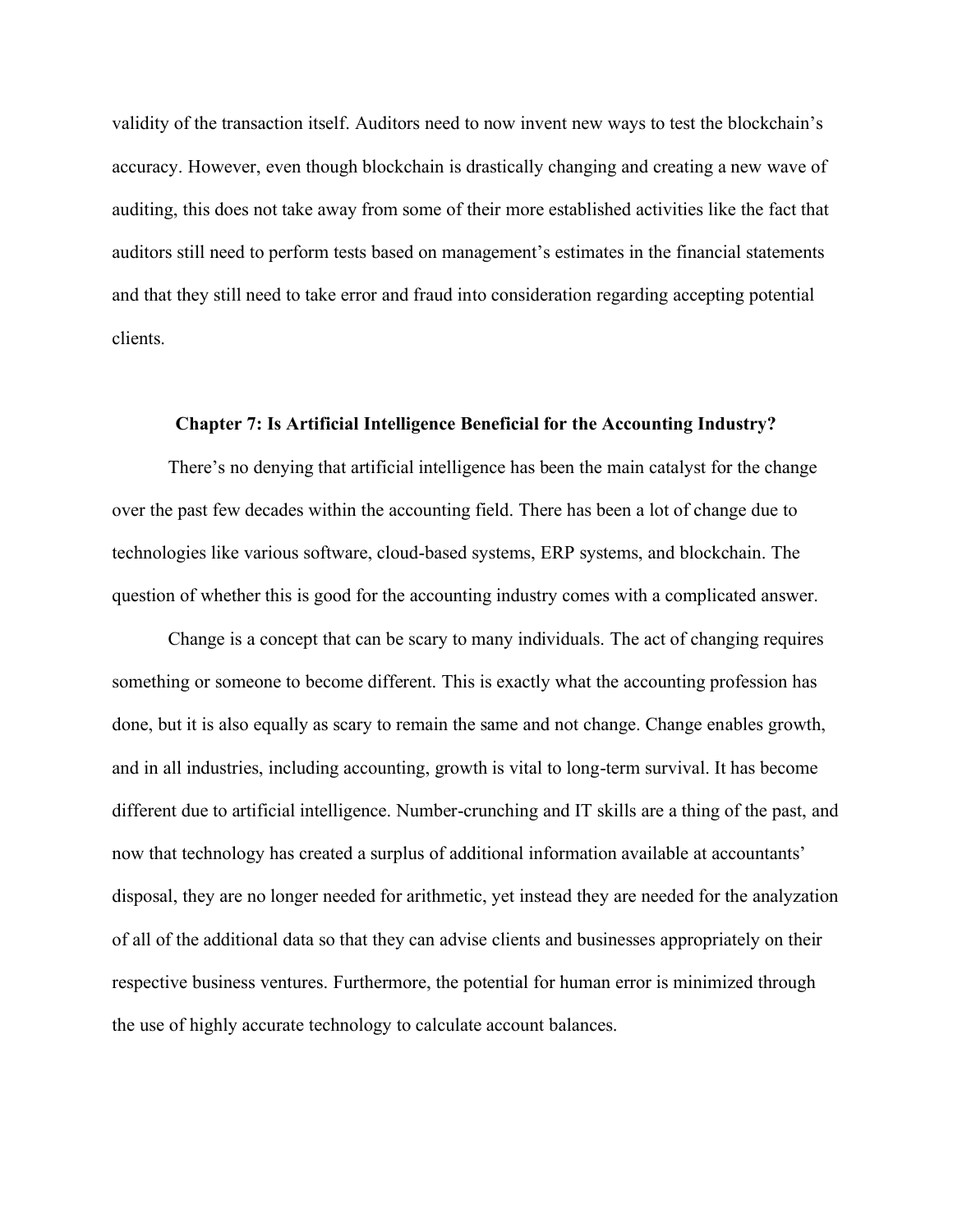Thus, to answer the question of whether or not artificial intelligence is, 'good' for the accounting industry, in my opinion, I would say it is a good thing. While technological advancements bring about a significant amount of change, I believe that change is a good thing despite the uncertainty that comes with it. As aforementioned in the previous paragraph, it is equally or arguably even more terrifying to become complacent and not change.

As a result of the technological change experienced by the accounting industry, processes of the past have become automated and computerized, more information is available at accountants' fingertips, information is stored on a cloud-based system, ERP systems are able to integrate different departments within a business which in return improves overall decisionmaking and planning, and finally, blockchain has created an entirely exciting, newfound type of potential industry for auditors to enter into. So, while all of this is different from the past; different is okay because change is essential for the growth of the accounting industry.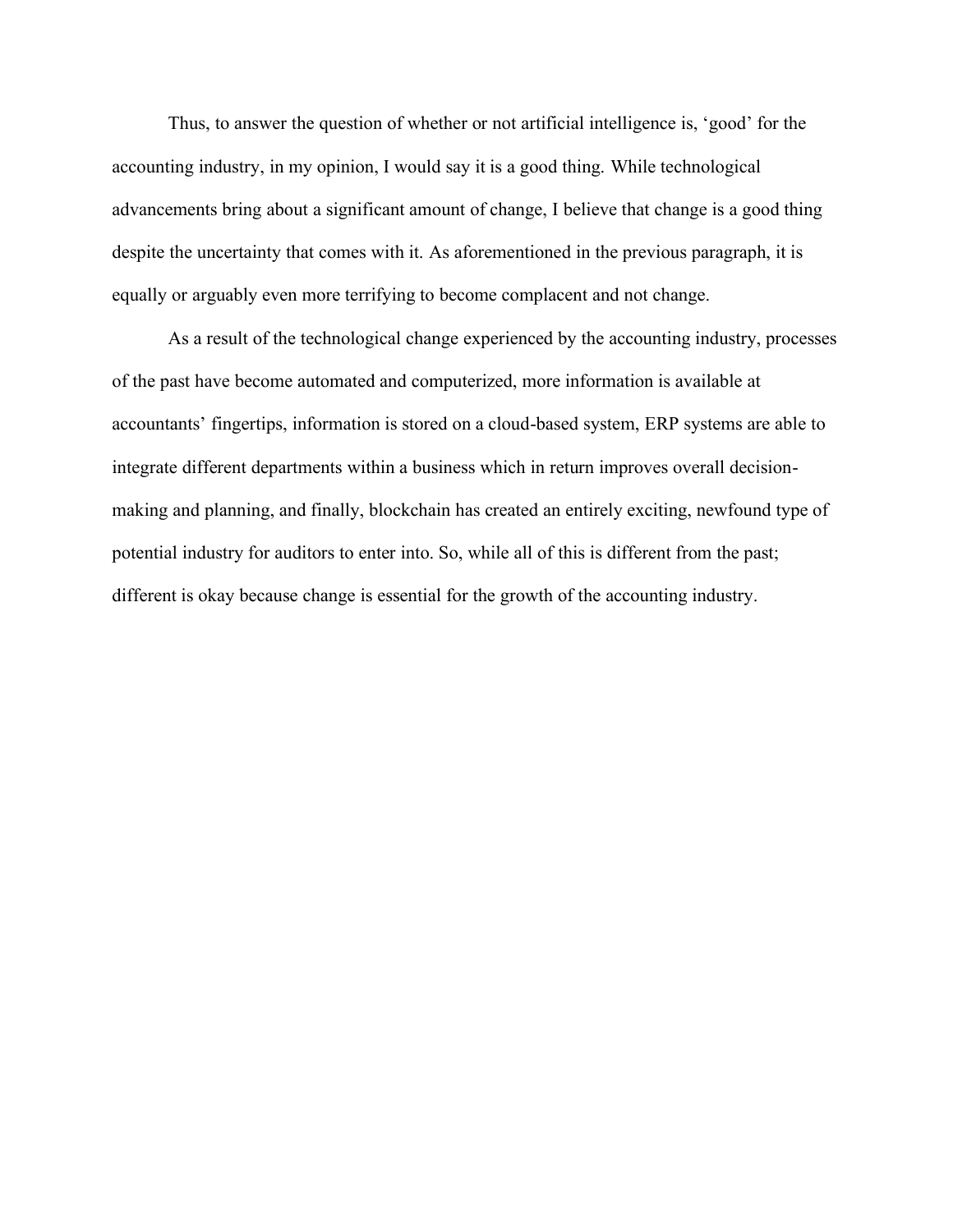#### **Conclusion**

Throughout this paper, there have been two main topics discussed: technology and accounting. Facts have been presented about the positive and negative effects caused my technology. Author R.S. Amblee describes technology best when she states, "Technological evolution is the result of our own desire to lead a better life" (2001, 39). Unfortunately, technology does not always work out how it is supposed to and there are some negative connotations that accompany the positive outcomes technological advancement is designed to bring about.

Furthermore, we have analyzed the accounting industry as a whole and been able to see how vast the profession stretches and how much it has grown since its creation thousands of years ago. Much of the growth the accounting field has experienced, especially during the late  $20<sup>th</sup>$  and early  $21<sup>st</sup>$  centuries, is attributable to the artificial intelligence invented in an effort to automate and computerize the industry.

Lastly, it is evident that the accounting industry has been able to survive and adapt to the new wave of activities and responsibilities that have formed because of the technology within the field thus far. However, there is still more work to be done regarding adaptability and the new potential effects of artificial intelligence like blockchain.

In conclusion, artificial intelligence and accounting are interrelated in a variety of ways, and the combination of the two topics has been an overall positive experience. The two have developed a coexistent relationship over the past few decades, and while there has been a significant amount of change that has resulted from artificial intelligence, change is a good thing, not something the accounting industry needs to be scared of. The accounting profession did not belong in their previous number-crunching, introverted ways, and they needed to change and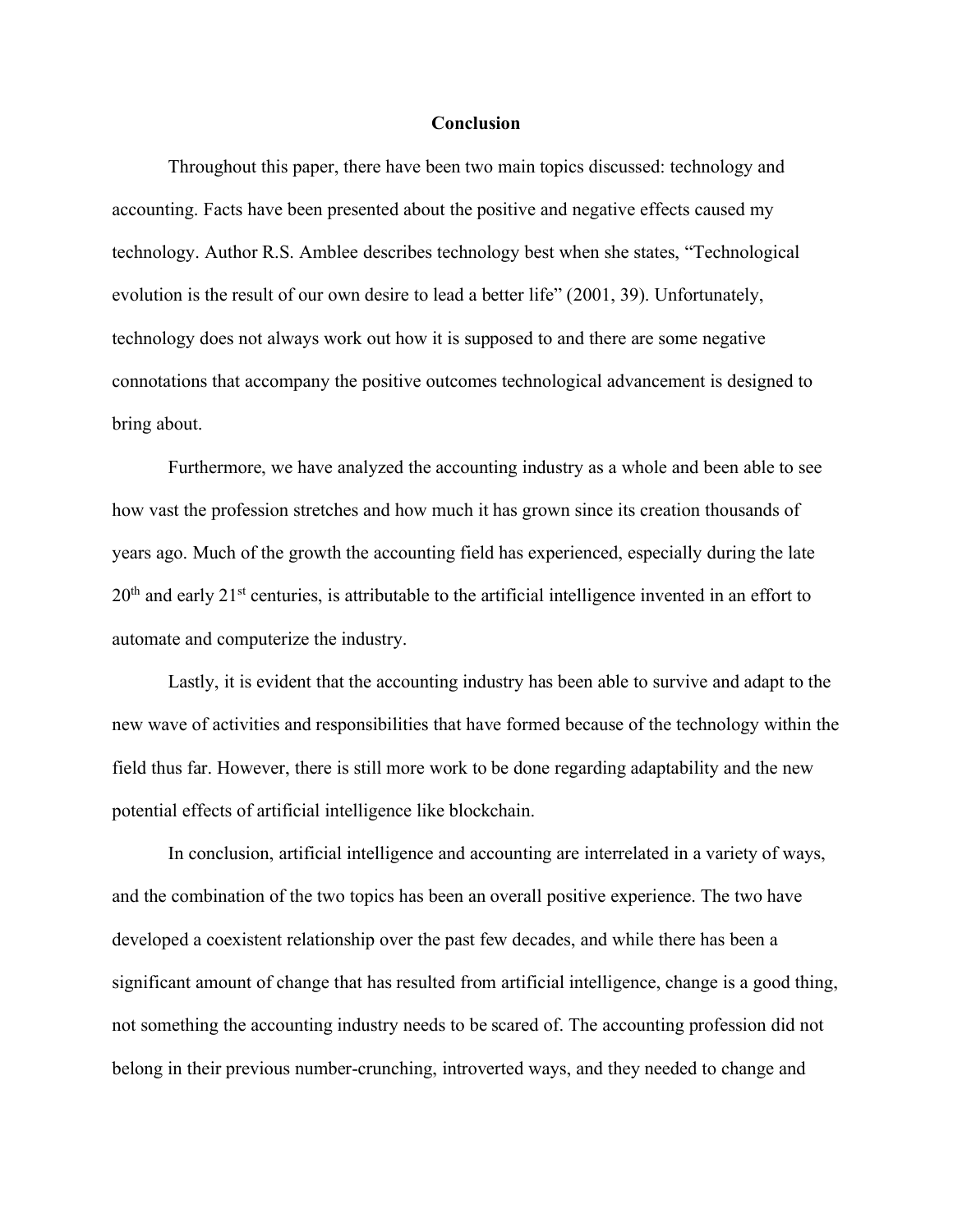adapt to the new wave of technology. Fortunately, they were able to do so thus far, and I am confident that they will continue to do so even amidst the uncertainty that lies ahead.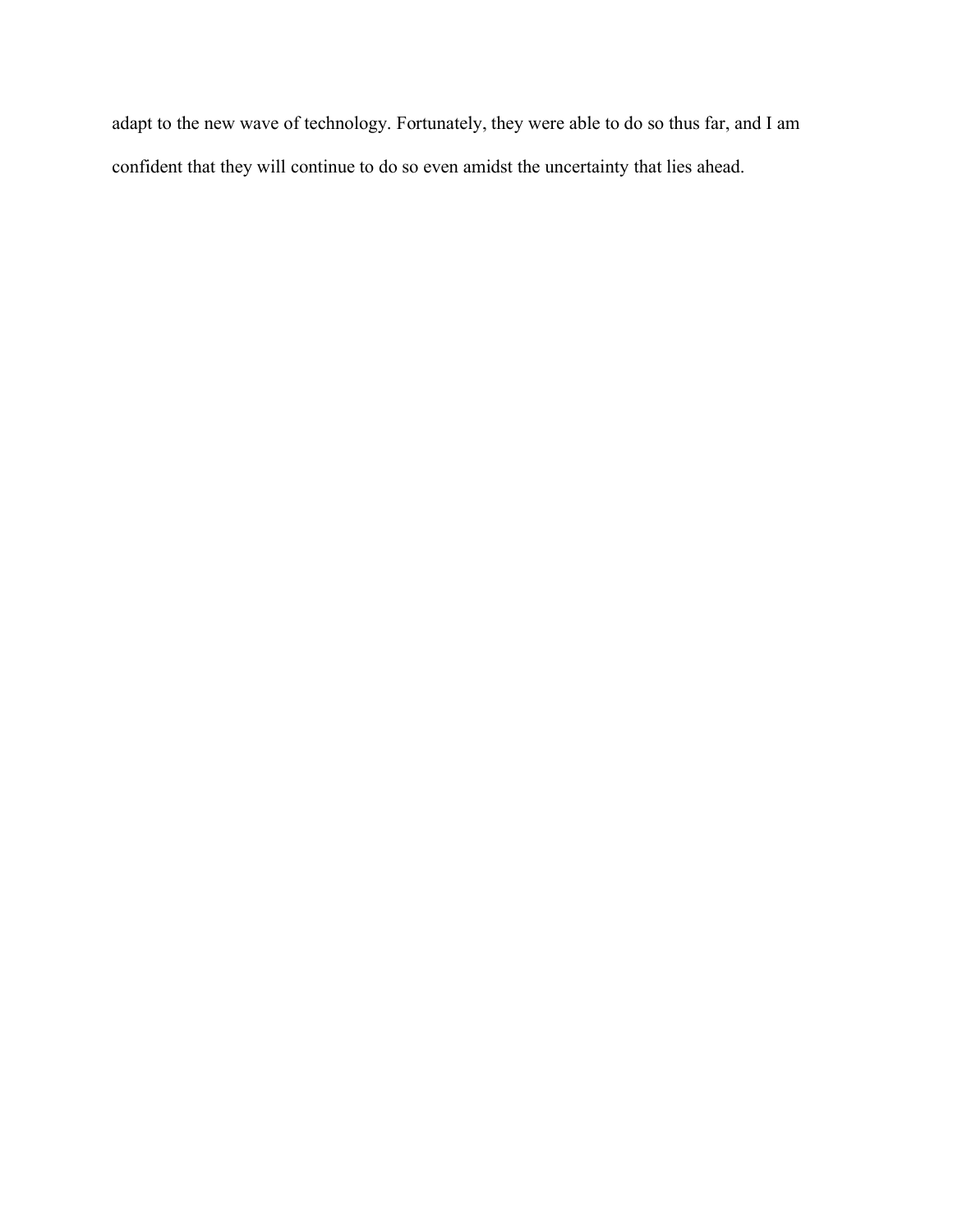- Amblee, R. S. *The Art of Looking into the Future: The Five Principles of Technological Evolution*. Gloture Books, 2011.
- Bragg, Steven. "The Purpose of Accounting." AccountingTools. AccountingTools, May 15, 2019. https://www.accountingtools.com/articles/what-is-the-purpose-ofaccounting.html.
- A Brief History of Accounting: Where Did It Start? Babington, October 25, 2018. https://babington.co.uk/blog/accounting/brief-history-of-accounting/.
- Cosset, Damien. Blockchain: What Is Mining? DEV Community, January 5, 2018. https://dev.to/damcosset/blockchain-what-is-mining-2eod.
- Einstein, Albert, 1948.
- Hagedorn, Jessica Tarahata. *Dogeaters: a Play*. New York: Theatre Communications Group, 2004.
- Enterprise Resource Planning (ERP). theintactone.com, December 3, 2019.

https://theintactone.com/2019/08/24/cam-u5-topic-1-enterprise-resource-planning-erp/.

Haus, Cari. "How Have Computerized Accounting Systems Such As QuickBooks Changed the Way Accounting Is Done?" Bizfluent, February 11, 2019. https://bizfluent.com/about-5431873-computerized-changed-way-accounting-done.html.

History of Accounting - Introduction to Bookkeeping. Fremont College, January 2, 2019.

https://fremont.edu/history-of-accounting/.

Kenton, Will. Nonprofit Organization (NPO). Investopedia. Investopedia, January 29, 2020. https://www.investopedia.com/terms/n/non-profitorganization.asp.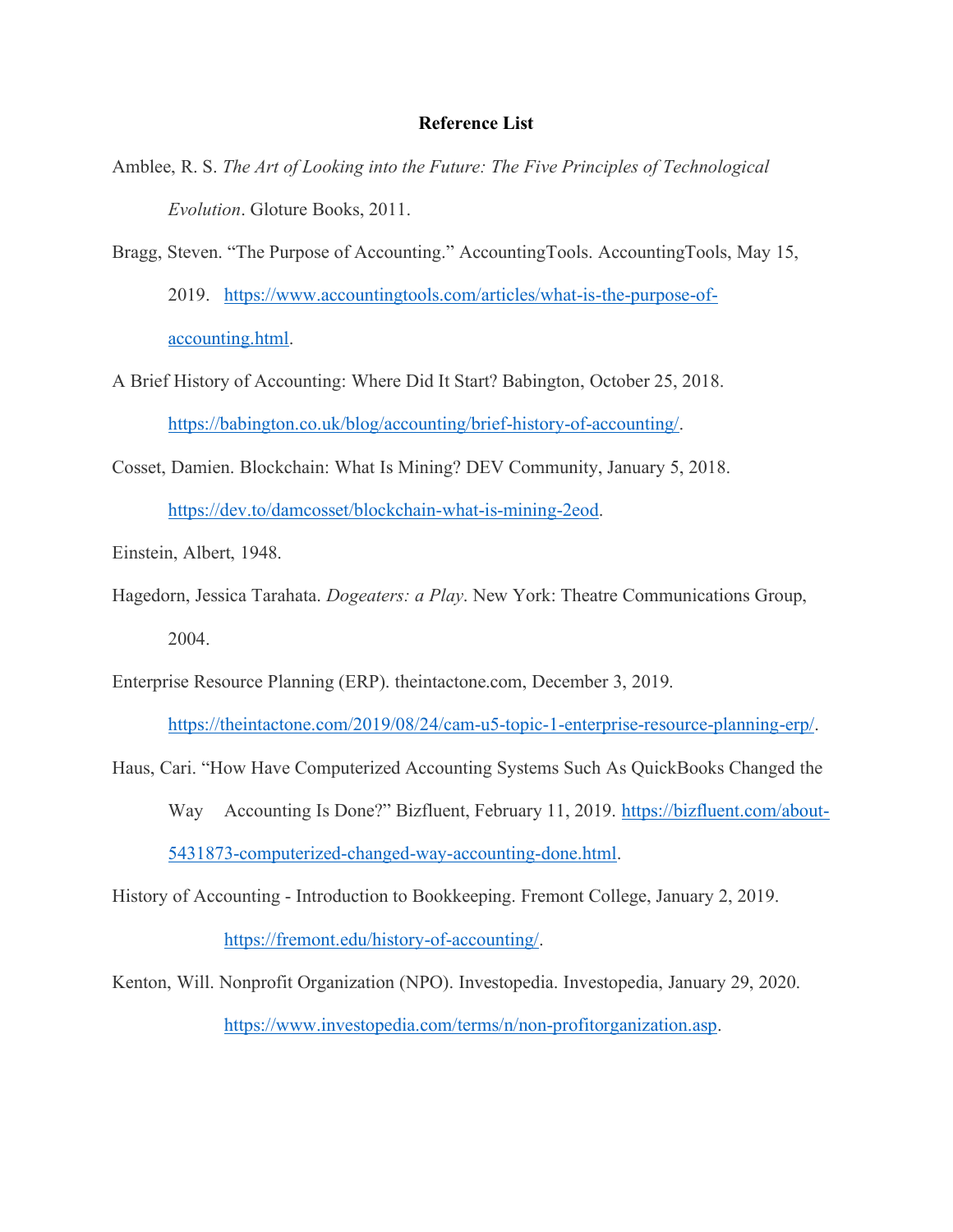Pepe, Agnes Ann. The Evolution of Technology for the Accounting Profession. StackPath. 19 April, 2011. https://www.cpapracticeadvisor.com/home/article/10263076/the-evolutionof-technology-for-the-accounting-profession.

Raphael, Jon. Deloitte & Touche LLP. Impact of Blockchain on the Accounting Profession: Deloitte US. Deloitte United States, April 24, 2020. https://www2.deloitte.com/us/en/pages/audit/articles/impact-of-blockchain-inaccounting.html.

Ross, Angie. The Boons of Bookkeeping – How Software Has Taken Over Accounting. Centrinity, August 25, 2018. https://www.centrinity.com/the-boons-of-bookkeeping-howsoftware-has-taken-over-accounting/.

Use of Technology for Accounting Profession. EduPristine, October 10, 2018.

https://www.edupristine.com/blog/accounting-and-technology.

Wilkinson, Jim. History of Accounting Timeline: Accounting History: Accounting Today. The

Strategic CFO, February 14, 2019. https://strategiccfo.com/history-of-accounting/.